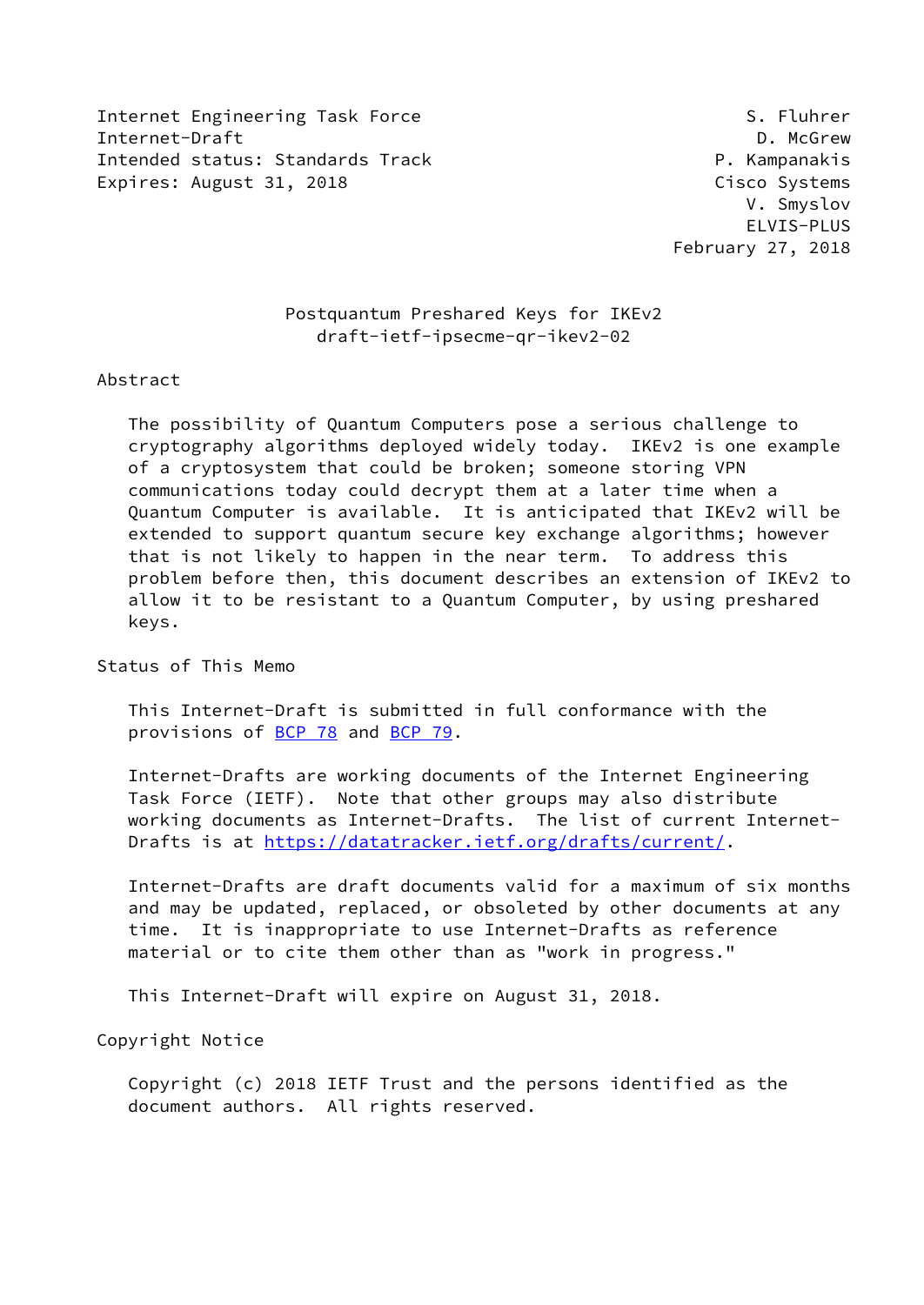<span id="page-1-1"></span>

| Internet-Draft | Postquantum Security for IKEv2 |  |  | February 2018 |  |
|----------------|--------------------------------|--|--|---------------|--|
|----------------|--------------------------------|--|--|---------------|--|

This document is subject to **[BCP 78](https://datatracker.ietf.org/doc/pdf/bcp78)** and the IETF Trust's Legal Provisions Relating to IETF Documents [\(https://trustee.ietf.org/license-info](https://trustee.ietf.org/license-info)) in effect on the date of publication of this document. Please review these documents carefully, as they describe your rights and restrictions with respect to this document. Code Components extracted from this document must include Simplified BSD License text as described in Section 4.e of the Trust Legal Provisions and are provided without warranty as described in the Simplified BSD License.

#### Table of Contents

|                                                                            |  |  | $\overline{2}$ |
|----------------------------------------------------------------------------|--|--|----------------|
|                                                                            |  |  | $\overline{3}$ |
| 1.2.                                                                       |  |  | $\overline{5}$ |
| 2.                                                                         |  |  | $\overline{5}$ |
| 3.                                                                         |  |  | $\overline{5}$ |
| $\overline{4}$ .                                                           |  |  | 10             |
| 5.                                                                         |  |  | 11             |
| 5.1.                                                                       |  |  | 11             |
| $5.2.$ Operational Considerations                                          |  |  | 12             |
| $5.2.1$ . PPK Distribution                                                 |  |  | 12             |
|                                                                            |  |  | 12             |
| $5.2.3$ . PPK-only Authentication                                          |  |  | 13             |
| 6.                                                                         |  |  | 13             |
| 7.                                                                         |  |  | 15             |
| 8.<br>References $\ldots \ldots \ldots \ldots \ldots \ldots \ldots \ldots$ |  |  | 15             |
| Normative References<br>8.1.                                               |  |  | 16             |
| Informational References<br>8.2.                                           |  |  | 16             |
| Appendix A. Discussion and Rationale                                       |  |  | 17             |
| Appendix B. Acknowledgements 17                                            |  |  |                |
|                                                                            |  |  | 18             |

#### <span id="page-1-0"></span>[1](#page-1-0). Introduction

 It is an open question whether or not it is feasible to build a Quantum Computer (and if so, when one might be implemented), but if it is, many of the cryptographic algorithms and protocols currently in use would be insecure. A Quantum Computer would be able to solve DH and ECDH problems in polynomial time  $[\underline{I-D.hoffman-C2pq}]$ , and this would imply that the security of existing IKEv2 [\[RFC7296](https://datatracker.ietf.org/doc/pdf/rfc7296)] systems would be compromised. IKEv1 [\[RFC2409](https://datatracker.ietf.org/doc/pdf/rfc2409)], when used with strong preshared keys, is not vulnerable to quantum attacks, because those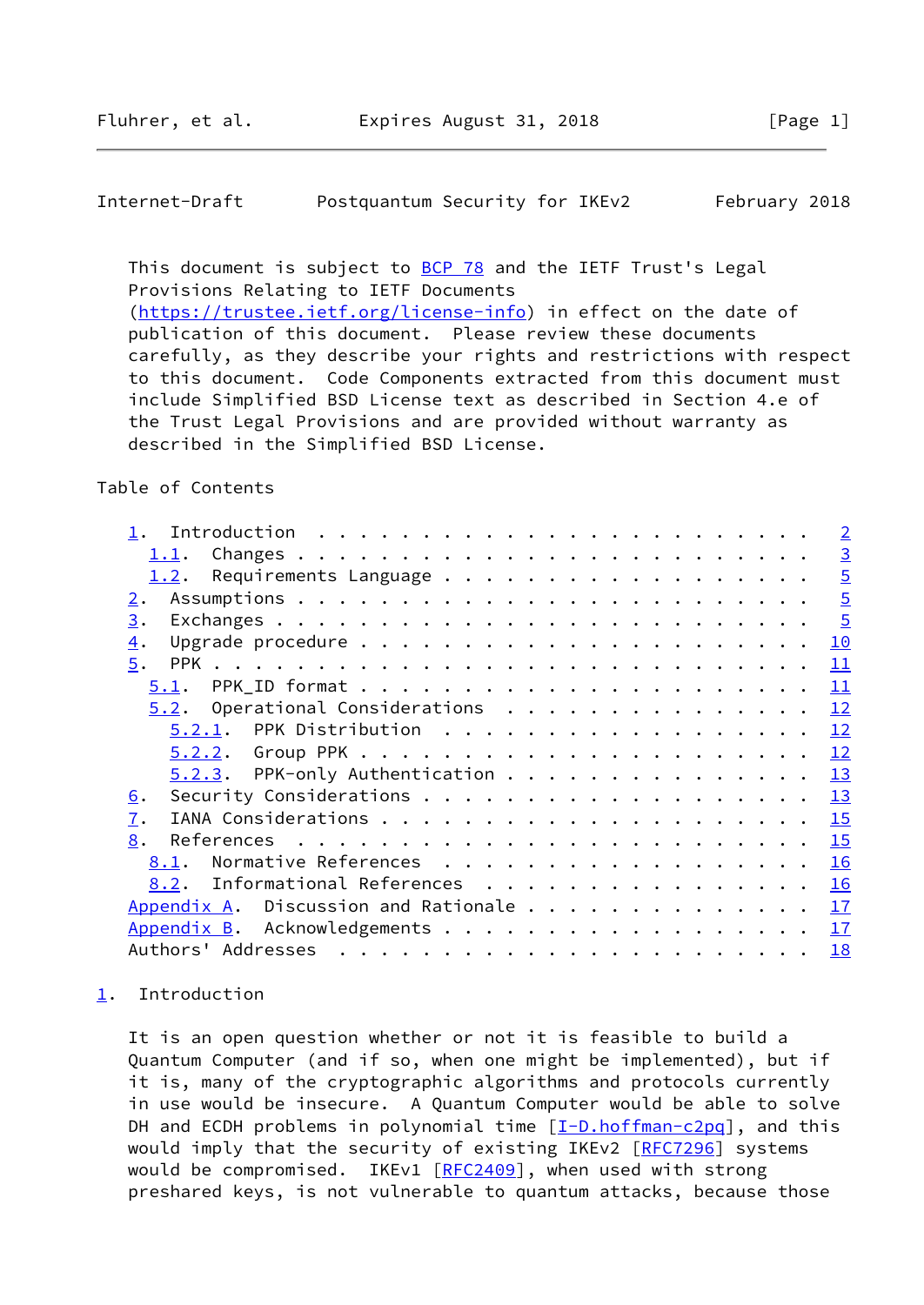keys are one of the inputs to the key derivation function. If the preshared key has sufficient entropy and the PRF, encryption and authentication transforms are postquantum secure, then the resulting system is believed to be quantum resistant, that is, invulnerable to an attacker with a Quantum Computer.

| Fluhrer, et al. | Expires August 31, 2018 | [Page 2] |
|-----------------|-------------------------|----------|
|-----------------|-------------------------|----------|

<span id="page-2-1"></span>Internet-Draft Postquantum Security for IKEv2 February 2018

 This document describes a way to extend IKEv2 to have a similar property; assuming that the two end systems share a long secret key, then the resulting exchange is quantum resistant. By bringing postquantum security to IKEv2, this note removes the need to use an obsolete version of the Internet Key Exchange in order to achieve that security goal.

 The general idea is that we add an additional secret that is shared between the initiator and the responder; this secret is in addition to the authentication method that is already provided within IKEv2. We stir this secret into the SK\_d value, which is used to generate the key material (KEYMAT) keys and the SKEYSEED for the child SAs; this secret provides quantum resistance to the IPsec SAs (and any child IKE SAs). We also stir the secret into the SK\_pi, SK\_pr values; this allows both sides to detect a secret mismatch cleanly.

 It was considered important to minimize the changes to IKEv2. The existing mechanisms to do authentication and key exchange remain in place (that is, we continue to do (EC)DH, and potentially a PKI authentication if configured). This document does not replace the authentication checks that the protocol does; instead, it is done as a parallel check.

<span id="page-2-0"></span>[1.1](#page-2-0). Changes

RFC EDITOR PLEASE DELETE THIS SECTION.

Changes in this draft in each version iterations.

[draft-ietf-ipsecme-qr-ikev2-02](https://datatracker.ietf.org/doc/pdf/draft-ietf-ipsecme-qr-ikev2-02)

- o Added note that the PPK is stirred in the initial IKE SA setup only.
- o Added note about the initiator ignoring any content in the PPK\_IDENTITY notification from the responder.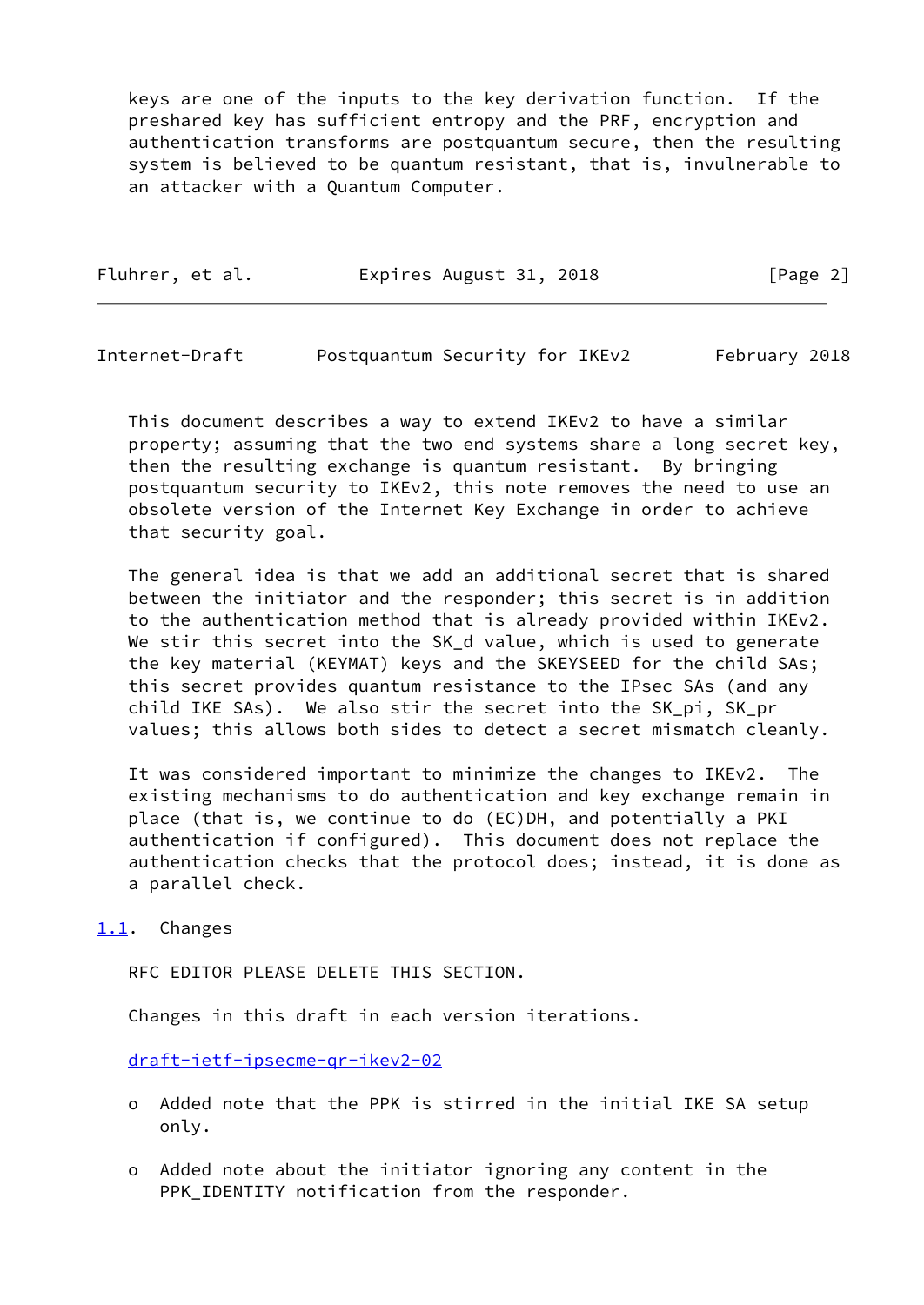- o fixed Tero's suggestions from 2/6/1028
- o Added IANA assigned message types where necessary.
- o fixed minor text nits

[draft-ietf-ipsecme-qr-ikev2-01](https://datatracker.ietf.org/doc/pdf/draft-ietf-ipsecme-qr-ikev2-01)

- o Nits and minor fixes.
- o prf is replaced with prf+ for the SK\_d and SK\_pi/r calculations.

Fluhrer, et al. **Expires August 31, 2018** [Page 3]

Internet-Draft Postquantum Security for IKEv2 February 2018

- o Clarified using PPK in case of EAP authentication.
- o PPK\_SUPPORT notification is changed to USE\_PPK to better reflect its purpose.

[draft-ietf-ipsecme-qr-ikev2-00](https://datatracker.ietf.org/doc/pdf/draft-ietf-ipsecme-qr-ikev2-00)

o Migrated from [draft-fluhrer-qr-ikev2-05](https://datatracker.ietf.org/doc/pdf/draft-fluhrer-qr-ikev2-05) to [draft-ietf-ipsecme-qr](https://datatracker.ietf.org/doc/pdf/draft-ietf-ipsecme-qr-ikev2-00) [ikev2-00](https://datatracker.ietf.org/doc/pdf/draft-ietf-ipsecme-qr-ikev2-00) that is a WG item.

[draft-fluhrer-qr-ikev2-05](https://datatracker.ietf.org/doc/pdf/draft-fluhrer-qr-ikev2-05)

- o Nits and editorial fixes.
- o Made PPK\_ID format and PPK Distributions subsection of the PPK section. Also added an Operational Considerations section.
- o Added comment about Child SA rekey in the Security Considerations section.
- o Added NO\_PPK\_AUTH to solve the cases where a PPK\_ID is not configured for a responder.
- o Various text changes and clarifications.
- o Expanded Security Considerations section to describe some security concerns and how they should be addressed.

[draft-fluhrer-qr-ikev2-03](https://datatracker.ietf.org/doc/pdf/draft-fluhrer-qr-ikev2-03)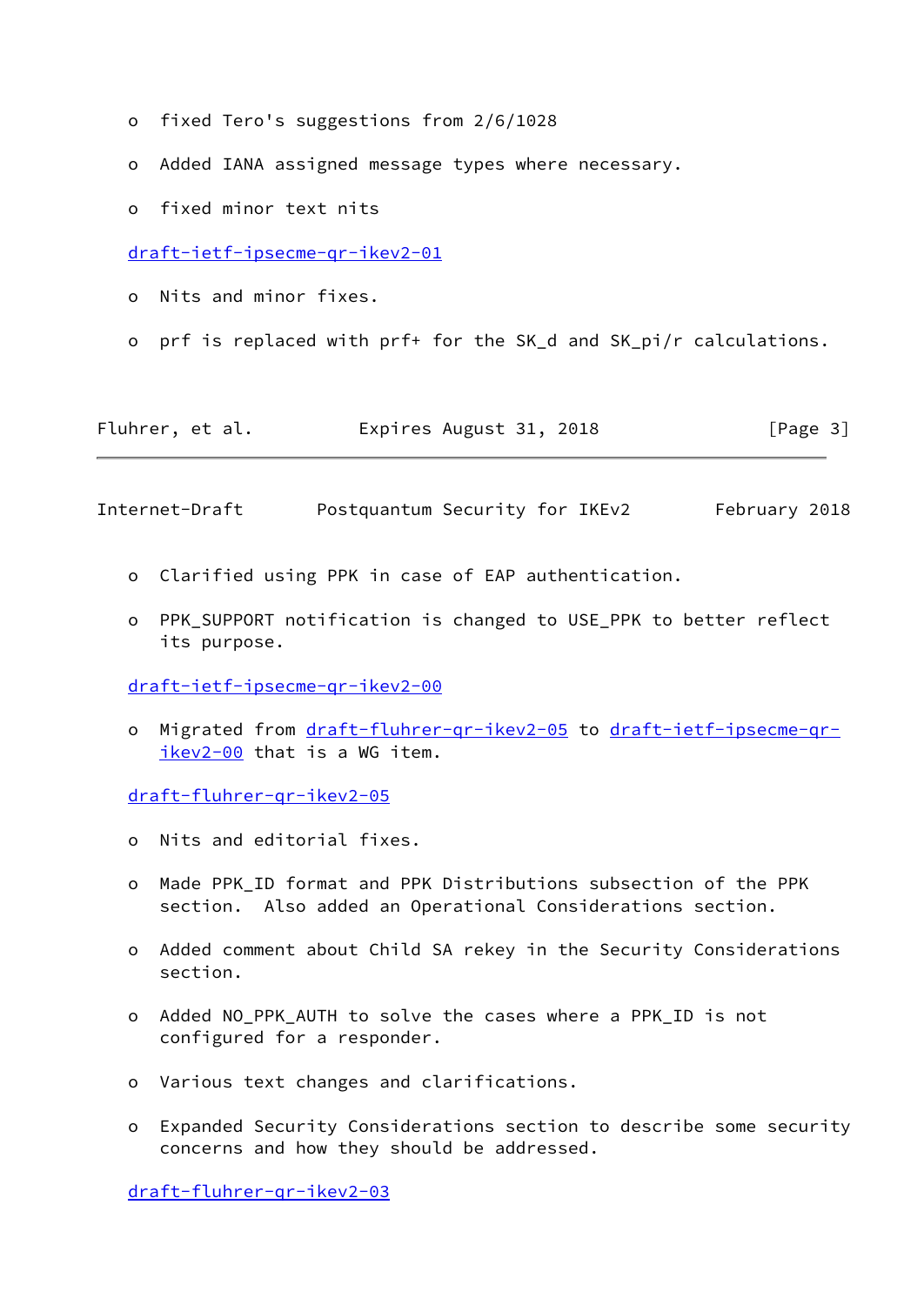- o Modified how we stir the PPK into the IKEv2 secret state.
- o Modified how the use of PPKs is negotiated.

# [draft-fluhrer-qr-ikev2-02](https://datatracker.ietf.org/doc/pdf/draft-fluhrer-qr-ikev2-02)

- o Simplified the protocol by stirring in the preshared key into the child SAs; this avoids the problem of having the responder decide which preshared key to use (as it knows the initiator identity at that point); it does mean that someone with a Quantum Computer can recover the initial IKE negotiation.
- o Removed positive endorsements of various algorithms. Retained warnings about algorithms known to be weak against a Quantum Computer.

[draft-fluhrer-qr-ikev2-01](https://datatracker.ietf.org/doc/pdf/draft-fluhrer-qr-ikev2-01)

| Fluhrer, et al. | Expires August 31, 2018 | [Page 4] |
|-----------------|-------------------------|----------|
|-----------------|-------------------------|----------|

<span id="page-4-1"></span>

|  | Internet-Draft | Postquantum Security for IKEv2 |  |  |  | February 2018 |  |
|--|----------------|--------------------------------|--|--|--|---------------|--|
|--|----------------|--------------------------------|--|--|--|---------------|--|

 o Added explicit guidance as to what IKE and IPsec algorithms are quantum resistant.

[draft-fluhrer-qr-ikev2-00](https://datatracker.ietf.org/doc/pdf/draft-fluhrer-qr-ikev2-00)

- o We switched from using vendor ID's to transmit the additional data to notifications.
- o We added a mandatory cookie exchange to allow the server to communicate to the client before the initial exchange.
- o We added algorithm agility by having the server tell the client what algorithm to use in the cookie exchange.
- o We have the server specify the PPK Indicator Input, which allows the server to make a trade-off between the efficiency for the search of the clients PPK, and the anonymity of the client.
- o We now use the negotiated PRF (rather than a fixed HMAC-SHA256) to transform the nonces during the KDF.
- <span id="page-4-0"></span>[1.2](#page-4-0). Requirements Language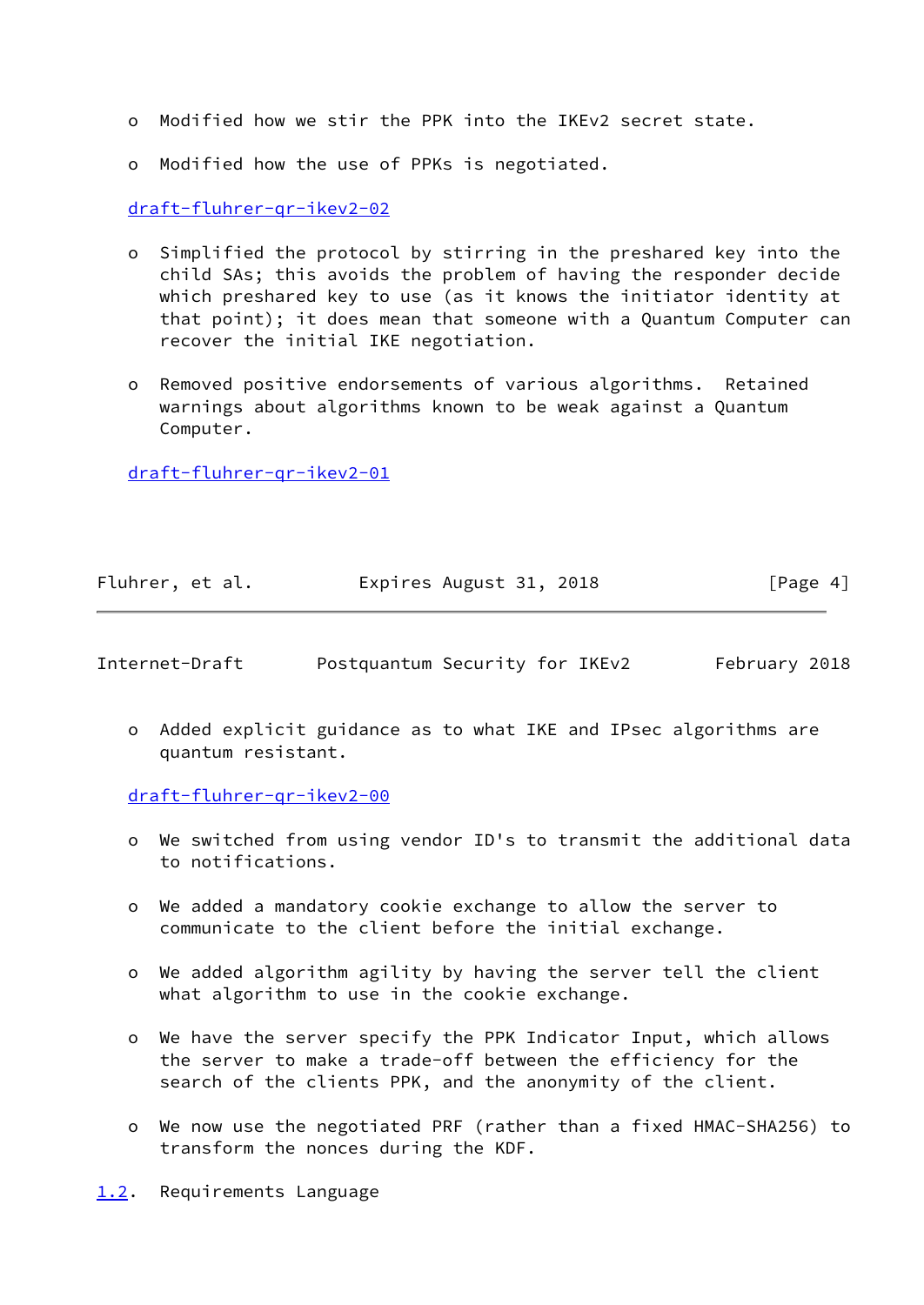The key words "MUST", "MUST NOT", "REQUIRED", "SHALL", "SHALL NOT", "SHOULD", "SHOULD NOT", "RECOMMENDED", "MAY", and "OPTIONAL" in this document are to be interpreted as described in [RFC 2119 \[RFC2119](https://datatracker.ietf.org/doc/pdf/rfc2119)].

<span id="page-5-0"></span>[2](#page-5-0). Assumptions

 We assume that each IKE peer has a list of Postquantum Preshared Keys (PPK) along with their identifiers (PPK\_ID), and any potential IKE initiator has a selection of which PPK to use with any specific responder. In addition, implementations have a configurable flag that determines whether this postquantum preshared key is mandatory. This PPK is independent of the preshared key (if any) that the IKEv2 protocol uses to perform authentication. The PPK specific configuration that is assumed on each peer consists of the following tuple:

Peer, PPK, PPK\_ID, mandatory\_or\_not

<span id="page-5-1"></span>[3](#page-5-1). Exchanges

 If the initiator is configured to use a postquantum preshared key with the responder (whether or not the use of the PPK is mandatory), then he will include a notification USE\_PPK in the IKE\_SA\_INIT request message as follows:

| Fluhrer, et al. | Expires August 31, 2018 | [Page 5] |
|-----------------|-------------------------|----------|
|                 |                         |          |

Internet-Draft Postquantum Security for IKEv2 February 2018

 Initiator Responder ------------------------------------------------------------------ HDR, SAi1, KEi, Ni, N(USE\_PPK) --->

 N(USE\_PPK) is a status notification payload with the type 16435; it has a protocol ID of 0, no SPI and no notification data associated with it.

 If the initiator needs to resend this initial message with a cookie (because the responder response included a COOKIE notification), then the resend would include the USE\_PPK notification if the original message did.

 If the responder does not support this specification or does not have any PPK configured, then she ignores the received notification and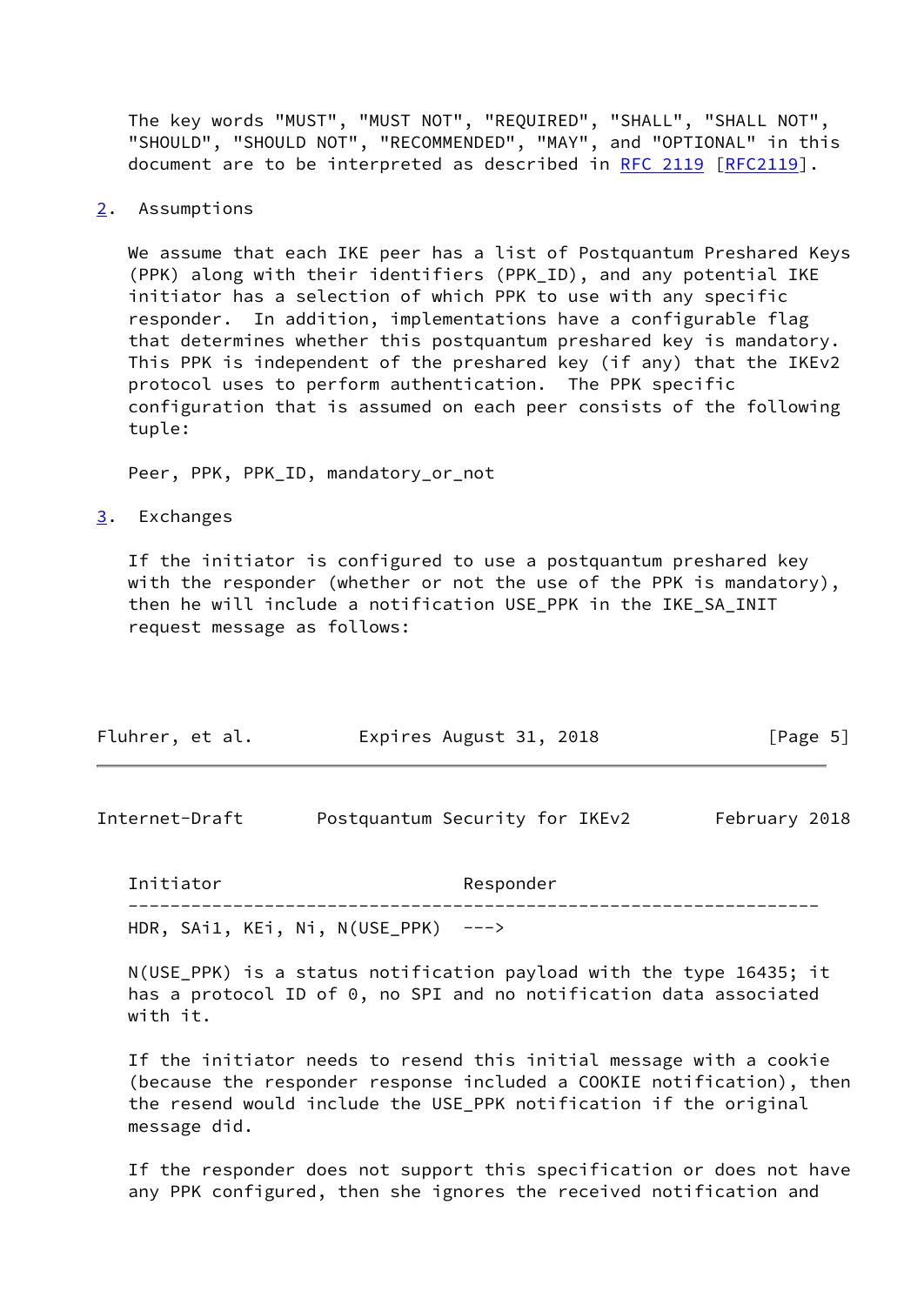continues with the IKEv2 protocol as normal. Otherwise the responder checks if she has a PPK configured, and if she does, then the responder replies with the IKE\_SA\_INIT message including a USE\_PPK notification in the response:

Initiator Responder ------------------------------------------------------------------ <--- HDR, SAr1, KEr, Nr, [CERTREQ], N(USE\_PPK)

When the initiator receives this reply, he checks whether the responder included the USE\_PPK notification. If the responder did not and the flag mandatory\_or\_not indicates that using PPKs is mandatory for communication with this responder, then the initiator MUST abort the exchange. This situation may happen in case of misconfiguration, when the initiator believes he has a mandatory to use PPK for the responder, while the responder either doesn't support PPKs at all or doesn't have any PPK configured for the initiator. See [Section 6](#page-14-0) for discussion of the possible impacts of this situation.

 If the responder did not include the USE\_PPK notification and using PPKs for this responder is optional, then the initiator continues with the IKEv2 protocol as normal, without using PPKs.

 If the responder did include the USE\_PPK notification, then the initiator selects a PPK, along with its identifier PPK\_ID. Then, she computes this modification of the standard IKEv2 key derivation:

```
Internet-Draft Postquantum Security for IKEv2 February 2018
   SKEYSEED = prf(Ni | Nr, g^{\wedge}ir) {SK_d' | SK_ai | SK_ar | SK_ei | SK_er | SK_pi' | SK_pr' )
                  = prf+ (SKEYSEED, Ni | Nr | SPIi | SPIr }
   SK_d = prf+ (PPK, SK_d')
```
Fluhrer, et al. **Expires August 31, 2018** [Page 6]

```
 SK_pi = prf+ (PPK, SK_pi')
SK_pr = prf+ (PPK, SK_pr')
```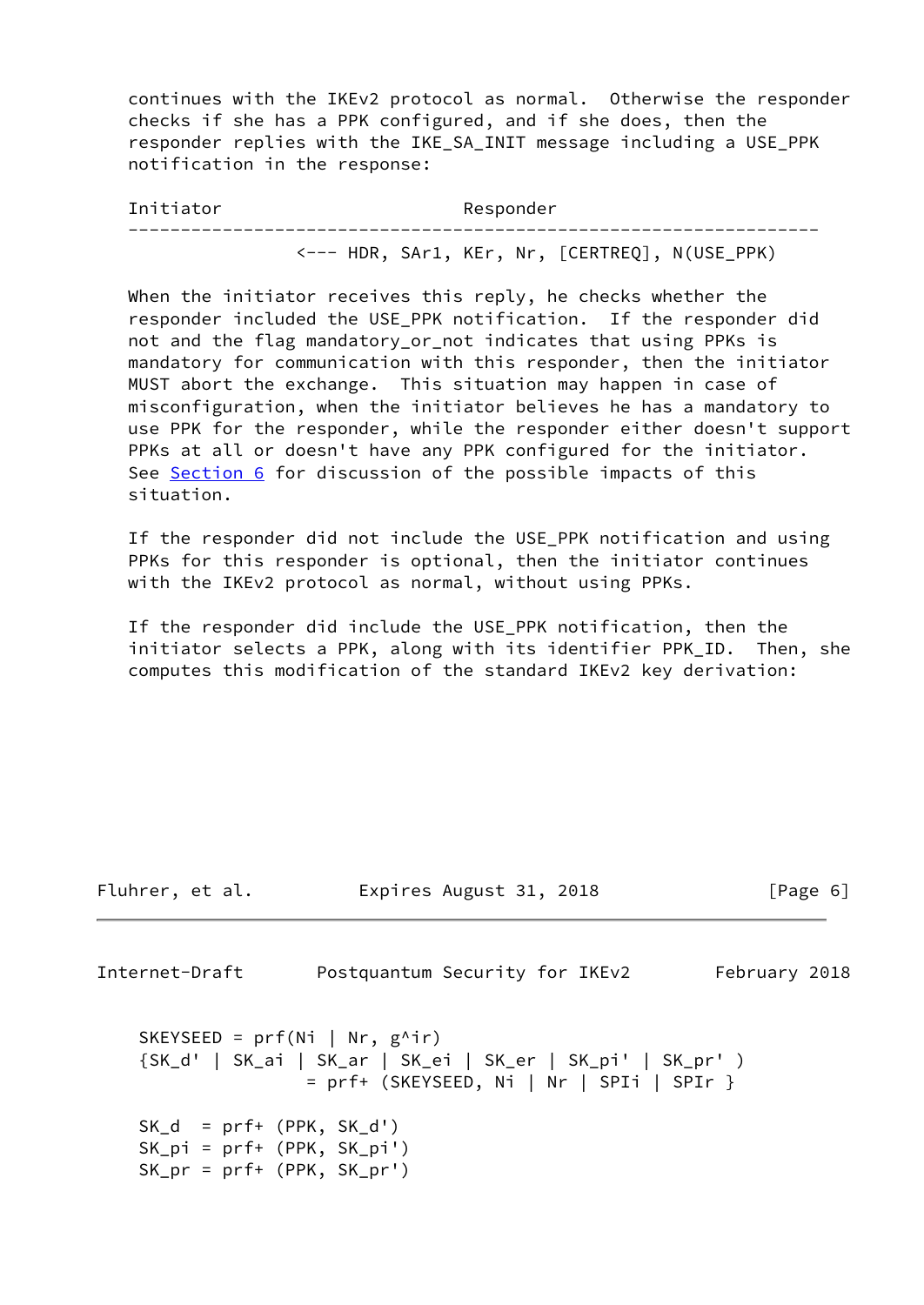That is, we use the standard IKEv2 key derivation process except that the three subkeys SK\_d, SK\_pi, SK\_pr are run through the prf+ again, this time using the PPK as the key. Using prf+ construction ensures that it is always possible to get the resulting keys of the same size as the initial ones, even if the underlying prf has output size different from its key size. Note, that at the time this document was written, all prfs defined for use in IKEv2 [\[IKEV2-IANA-PRFS](#page-17-4)] had output size equal to the (preferred) key size. For such prfs only the first iteration of prf+ is needed:

 $SK_d = prf (PPK, SK_d' | 0x01)$  $SK\_pi = prf$  (PPK,  $SK\_pi'$  | 0x01)  $SK_pr = prf$  (PPK,  $SK_pr'$  | 0x01)

 Note that the PPK is used in SK\_d, SK\_pi and SK\_pr calculation only during the initial IKE SA setup. It MUST NOT be used when these subkeys are calculated as result of IKE SA rekey, resumption or other similar operation.

 The initiator then sends the IKE\_AUTH request message, including the PPK ID value as follows:

Initiator Responder ------------------------------------------------------------------ HDR, SK {IDi, [CERT,] [CERTREQ,] [IDr,] AUTH, SAi2, TSi, TSr, N(PPK\_IDENTITY, PPK\_ID), [N(NO\_PPK\_AUTH)]} --->

 PPK\_IDENTITY is a status notification with the type 16436; it has a protocol ID of 0, no SPI and a notification data that consists of the identifier PPK\_ID.

 A situation may happen when the responder has some PPKs, but doesn't have a PPK with the PPK\_ID received from the initiator. In this case the responder cannot continue with PPK (in particular, she cannot authenticate the initiator), but she could be able to continue with normal IKEv2 protocol if the initiator provided its authentication data computed as in normal IKEv2, without using PPKs. For this purpose, if using PPKs for communication with this responder is

Fluhrer, et al. **Expires August 31, 2018** [Page 7]

Internet-Draft Postquantum Security for IKEv2 February 2018

optional for the initiator, then the initiator MAY include a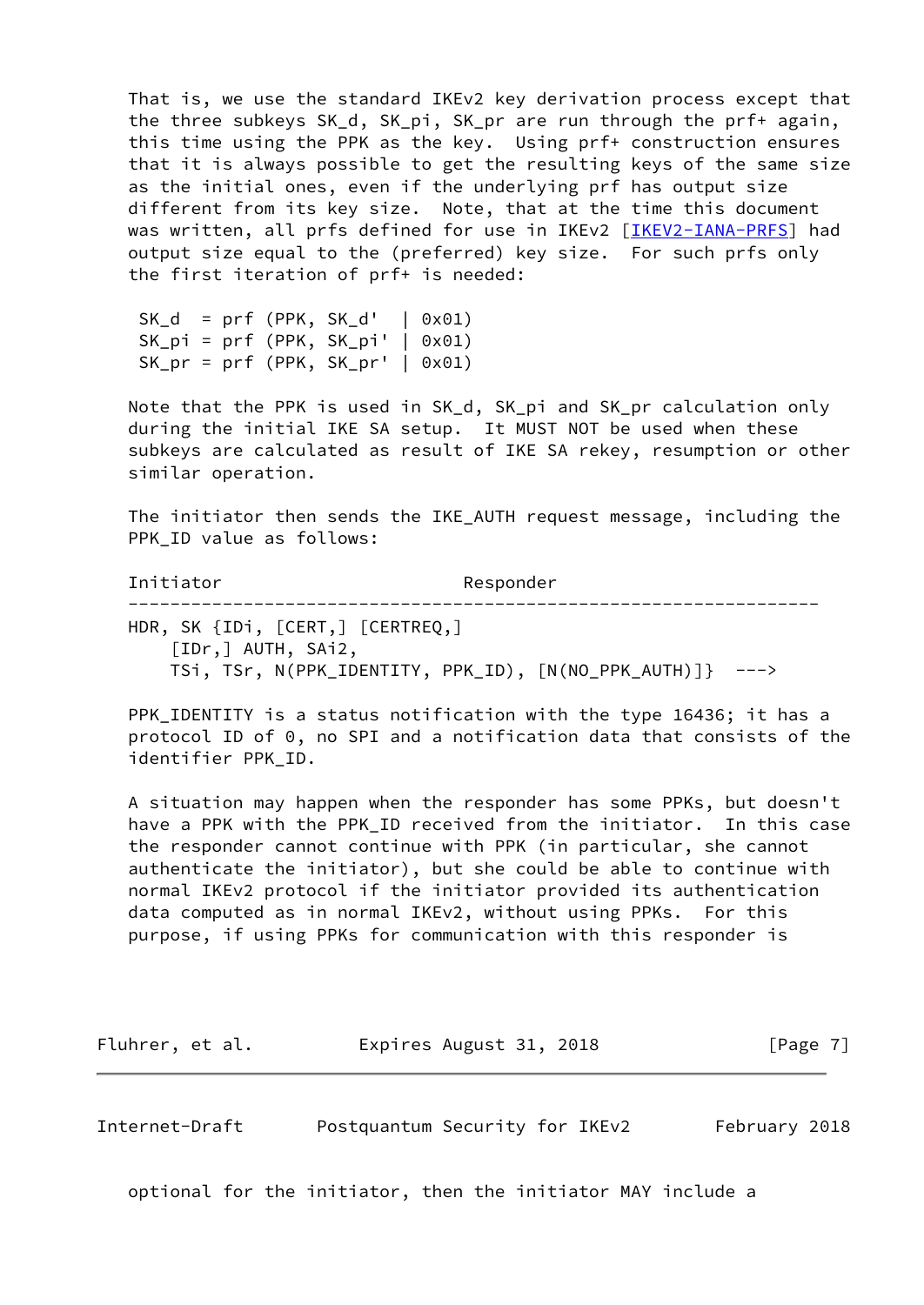notification NO\_PPK\_AUTH in the above message.

NO PPK AUTH is a status notification with the type 16437; it has a protocol ID of 0 and no SPI. A notification data consists of the initiator's authentication data computed using SK\_pi' (i.e. the data that computed without using PPKs and would normally be placed in the AUTH payload). Authentication Method for computing the authentication data MUST be the same as indicated in the AUTH payload and is not included in the notification. Note that if the initiator decides to include NO\_PPK\_AUTH notification, then it means that the initiator needs to perform authentication data computation twice that may consume substantial computation power (e.g. if digital signatures are involved).

 When the responder receives this encrypted exchange, she first computes the values:

SKEYSEED =  $prf(Ni | Nr, g^{\wedge}ir)$  {SK\_d' | SK\_ai | SK\_ar | SK\_ei | SK\_er | SK\_pi' | SK\_pr' } = prf+ (SKEYSEED, Ni | Nr | SPIi | SPIr )

 She then uses the SK\_ei/SK\_ai values to decrypt/check the message and then scans through the payloads for the PPK\_ID attached to the PPK\_IDENTITY notification. If no PPK\_IDENTITY notification is found and the peers successfully exchanged USE\_PPK notifications in the IKE\_SA\_INIT exchange, then the responder MUST send back AUTHENTICATION\_FAILED notification and then fail the negotiation.

 If the PPK\_IDENTITY notification contains PPK\_ID that is not known to the responder or is not configured for use for the identity from IDi payload, then the responder checks whether using PPKs for this initiator is mandatory and whether the initiator included NO\_PPK\_AUTH notification in the message. If using PPKs is mandatory or no NO\_PPK\_AUTH notification found, then then the responder MUST send back AUTHENTICATION FAILED notification and then fail the negotiation. Otherwise (when PPK is optional and the initiator included NO\_PPK\_AUTH notification) the responder MAY continue regular IKEv2 protocol, except that she uses the data from the NO\_PPK\_AUTH notification as the authentication data (which usually resides in the AUTH payload), for the purpose of the initiator authentication. Note, that Authentication Method is still indicated in the AUTH payload.

This table summarizes the above logic by the responder: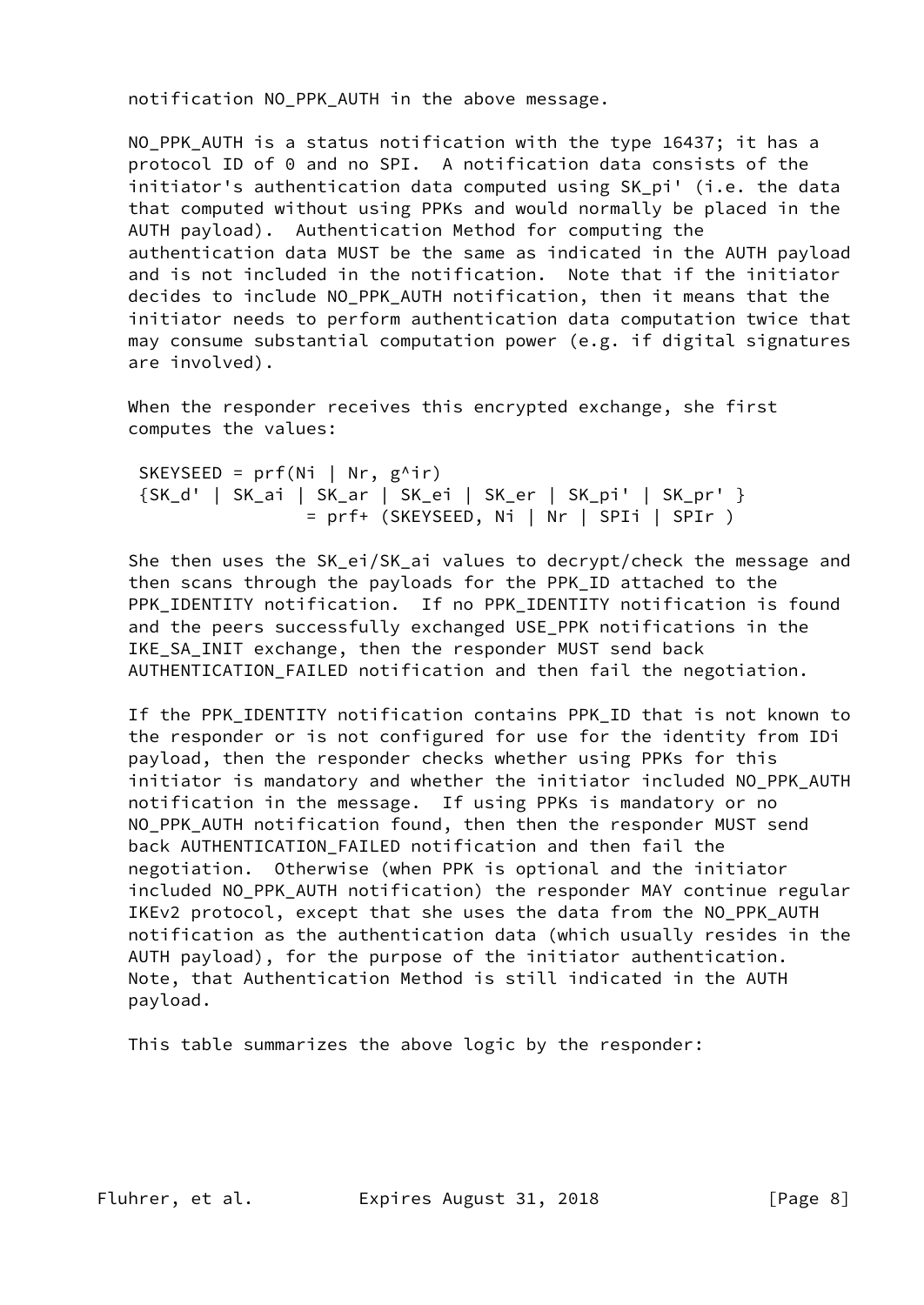| Received<br>USE_PPK | Received<br>NO_PPK_AUTH PPK | Have       | PPK.<br>Mandatory | Action                  |
|---------------------|-----------------------------|------------|-------------------|-------------------------|
| No                  | $\star$                     | No         | $\star$           | Standard IKEv2 protocol |
| No                  | $\star$                     | Yes        | No                | Standard IKEv2 protocol |
| No                  | $\star$                     | <b>Yes</b> | <b>Yes</b>        | Abort negotiation       |
| Yes                 | No                          | <b>No</b>  | $\star$           | Abort negotiation       |
| Yes                 | Yes                         | No         | Yes               | Abort negotiation       |
| Yes                 | Yes                         | No.        | No.               | Standard IKEv2 protocol |
| Yes                 | $\star$                     | Yes        | $\star$           | Use PPK                 |

Internet-Draft Postquantum Security for IKEv2 February 2018

 If PPK is in use, then the responder extracts corresponding PPK and computes the following values:

 $SK_d = prf+ (PPK, SK_d')$  SK\_pi = prf+ (PPK, SK\_pi') SK\_pr = prf+ (PPK, SK\_pr')

 The responder then continues with the IKE\_AUTH exchange (validating the AUTH payload that the initiator included) as usual and sends back a response, which includes the PPK\_IDENTITY notification with no data to indicate that the PPK is used in the exchange:

| Initiator | Responder                                                                                 |
|-----------|-------------------------------------------------------------------------------------------|
|           | $\leftarrow$ HDR, SK $\{IDr, \; [CERT, ]\}$<br>AUTH, SAr2,<br>TSi, TSr, N(PPK_IDENTITY) } |

 When the initiator receives the response, then he checks for the presence of the PPK\_IDENTITY notification. If he receives one, he marks the SA as using the configured PPK to generate SK\_d, SK\_pi, SK\_pr (as shown above); the content of the received PPK\_IDENTITY (if any) MUST be ignored. If the initiator does not receive the PPK\_IDENTITY, he MUST either fail the IKE SA negotiation sending the AUTHENTICATION\_FAILED notification in the Informational exchange (if the PPK was configured as mandatory), or continue without using the PPK (if the PPK was not configured as mandatory and the initiator included the NO\_PPK\_AUTH notification in the request).

 If EAP is used in the IKE\_AUTH exchange, then the initiator doesn't include AUTH payload in the first request message, however the responder sends back AUTH payload in the first reply. The peers then exchange AUTH payloads after EAP is successfully completed. As a result, the responder sends AUTH payload twice - in the first IKE\_AUTH reply message and in the last one, while the initiator sends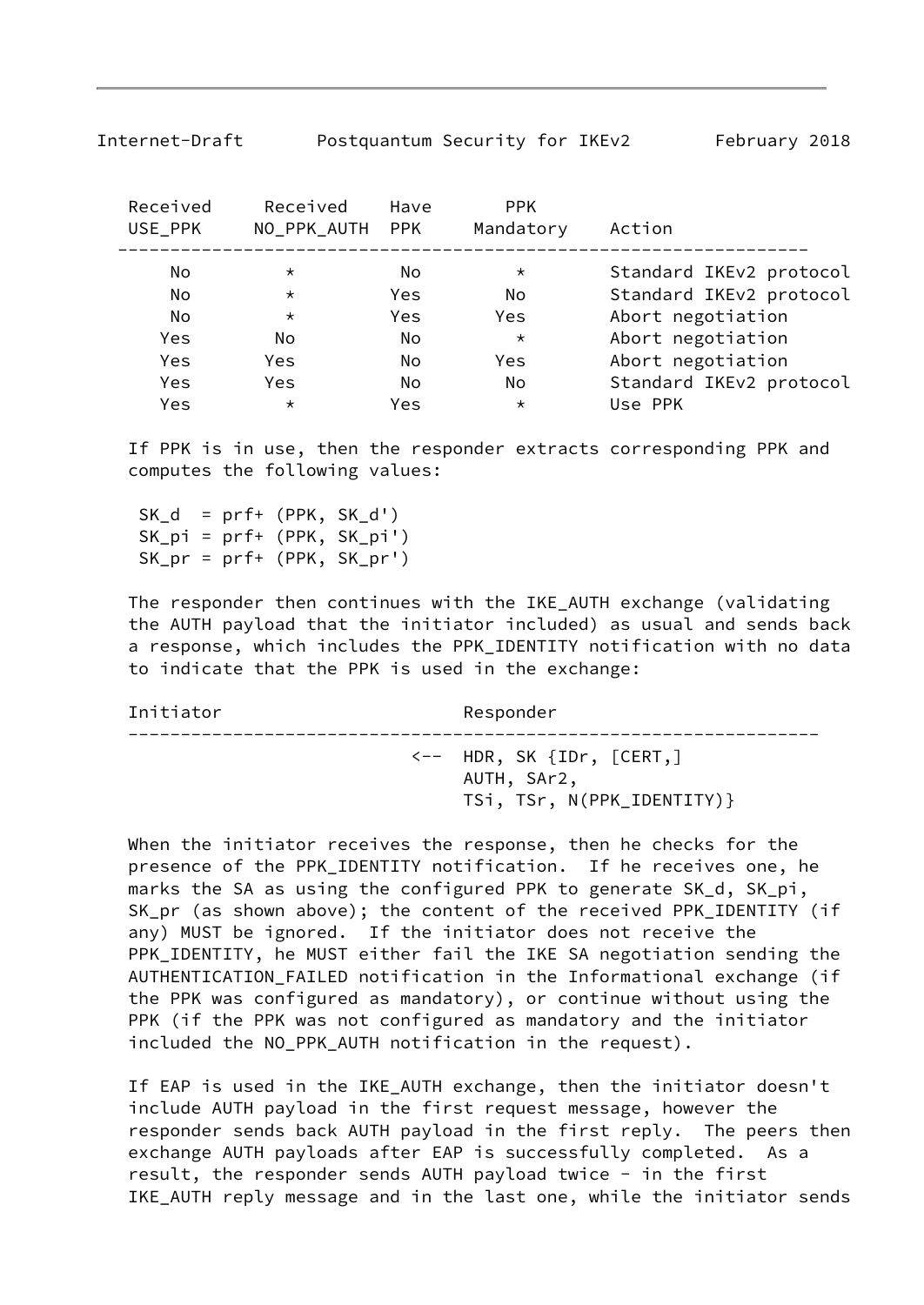AUTH payload only in the last IKE\_AUTH request. See more details about EAP authentication in IKEv2 in Section [2.16 of \[RFC7296\]](https://datatracker.ietf.org/doc/pdf/rfc7296#section-2.16).

| Fluhrer, et al. | Expires August 31, 2018 | [Page 9] |
|-----------------|-------------------------|----------|
|-----------------|-------------------------|----------|

<span id="page-10-1"></span>Internet-Draft Postquantum Security for IKEv2 February 2018

 The general rule for using PPK in the IKE\_AUTH exchange, which covers EAP authentication case too, is that the initiator includes PPK\_IDENTITY (and optionally NO\_PPK\_AUTH) notification in the request message containing AUTH payload. Therefore, in case of EAP the responder always computes the AUTH payload in the first IKE\_AUTH reply message without using PPK (by means of SK\_pr'), since PPK\_ID is not yet known to the responder. Once the IKE\_AUTH request message containing PPK\_IDENTITY notification is received, the responder follows rules described above for non-EAP authentication case.

| Initiator                                                                                | Responder                                |
|------------------------------------------------------------------------------------------|------------------------------------------|
| HDR, SK $\{IDi, \; [CERTREQ, ]$<br>[IDr, ] Shi2,<br>$TSi, TSr} \rightarrow -\rightarrow$ |                                          |
|                                                                                          | <-- HDR, SK {IDr, [CERT,] AUTH,<br>EAP } |
| HDR, SK ${EAP}$ -->                                                                      |                                          |
|                                                                                          | <-- HDR, SK {EAP (success)}              |
| HDR, SK {AUTH,                                                                           |                                          |
| N(PPK_IDENTITY, PPK_ID)                                                                  |                                          |
| $\lceil$ , N(NO PPK AUTH) $\rceil$ } -->                                                 |                                          |
|                                                                                          | <-- HDR, SK {AUTH, SAr2, TSi, TSr        |
|                                                                                          | $[$ , N(PPK_IDENTITY)]}                  |

 Note, that the IKE\_SA\_INIT exchange in case of PPK is as described above (including exchange of the USE\_PPK notifications), regardless whether EAP is employed in the IKE\_AUTH or not.

<span id="page-10-0"></span>[4](#page-10-0). Upgrade procedure

 This algorithm was designed so that someone can introduce PPKs into an existing IKE network without causing network disruption.

 In the initial phase of the network upgrade, the network administrator would visit each IKE node, and configure:

 o The set of PPKs (and corresponding PPK\_IDs) that this node would need to know.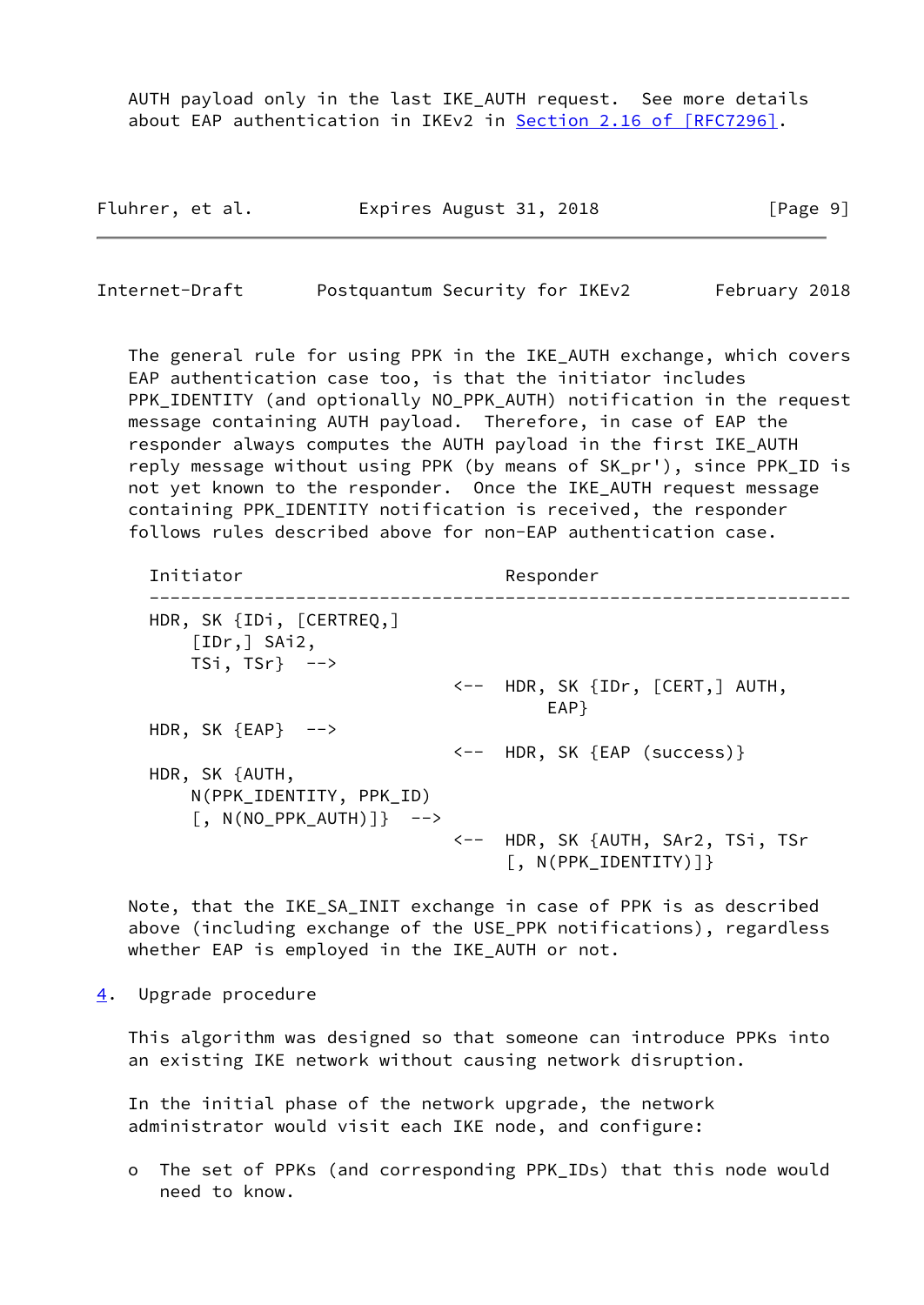- o For each peer that this node would initiate to, which PPK will be used.
- o That the use of PPK is currently not mandatory.

 With this configuration, the node will continue to operate with nodes that have not yet been upgraded. This is due to the USE\_PPK notify and the NO\_PPK\_AUTH notify; if the initiator has not been upgraded,

| Fluhrer, et al. | Expires August 31, 2018 | [Page 10] |
|-----------------|-------------------------|-----------|
|-----------------|-------------------------|-----------|

<span id="page-11-1"></span>Internet-Draft Postquantum Security for IKEv2 February 2018

he will not send the USE PPK notify (and so the responder will know that we will not use a PPK). If the responder has not been upgraded, she will not send the USE\_PPK notify (and so the initiator will know to not use a PPK). If both peers have been upgraded, but the responder isn't yet configured with the PPK for the initiator, then the responder could do standard IKEv2 protocol if the initiator sent NO\_PPK\_AUTH notification. If both the responder and initiator have been upgraded and properly configured, they will both realize it, and in that case, the link will be quantum secure.

 As an optional second step, after all nodes have been upgraded, then the administrator may then go back through the nodes, and mark the use of PPK as mandatory. This will not affect the strength against a passive attacker; it would mean that an attacker with a Quantum Computer (which is sufficiently fast to be able to break the (EC)DH in real time would not be able to perform a downgrade attack).

<span id="page-11-0"></span>[5](#page-11-0). PPK

## <span id="page-11-2"></span>[5.1](#page-11-2). PPK\_ID format

 This standard requires that both the initiator and the responder have a secret PPK value, with the responder selecting the PPK based on the PPK\_ID that the initiator sends. In this standard, both the initiator and the responder are configured with fixed PPK and PPK\_ID values, and do the look up based on PPK\_ID value. It is anticipated that later standards will extend this technique to allow dynamically changing PPK values. To facilitate such an extension, we specify that the PPK\_ID the initiator sends will have its first octet be the PPK\_ID Type value. This document defines two values for PPK\_ID Type:

o PPK\_ID\_OPAQUE (1) - for this type the format of the PPK\_ID (and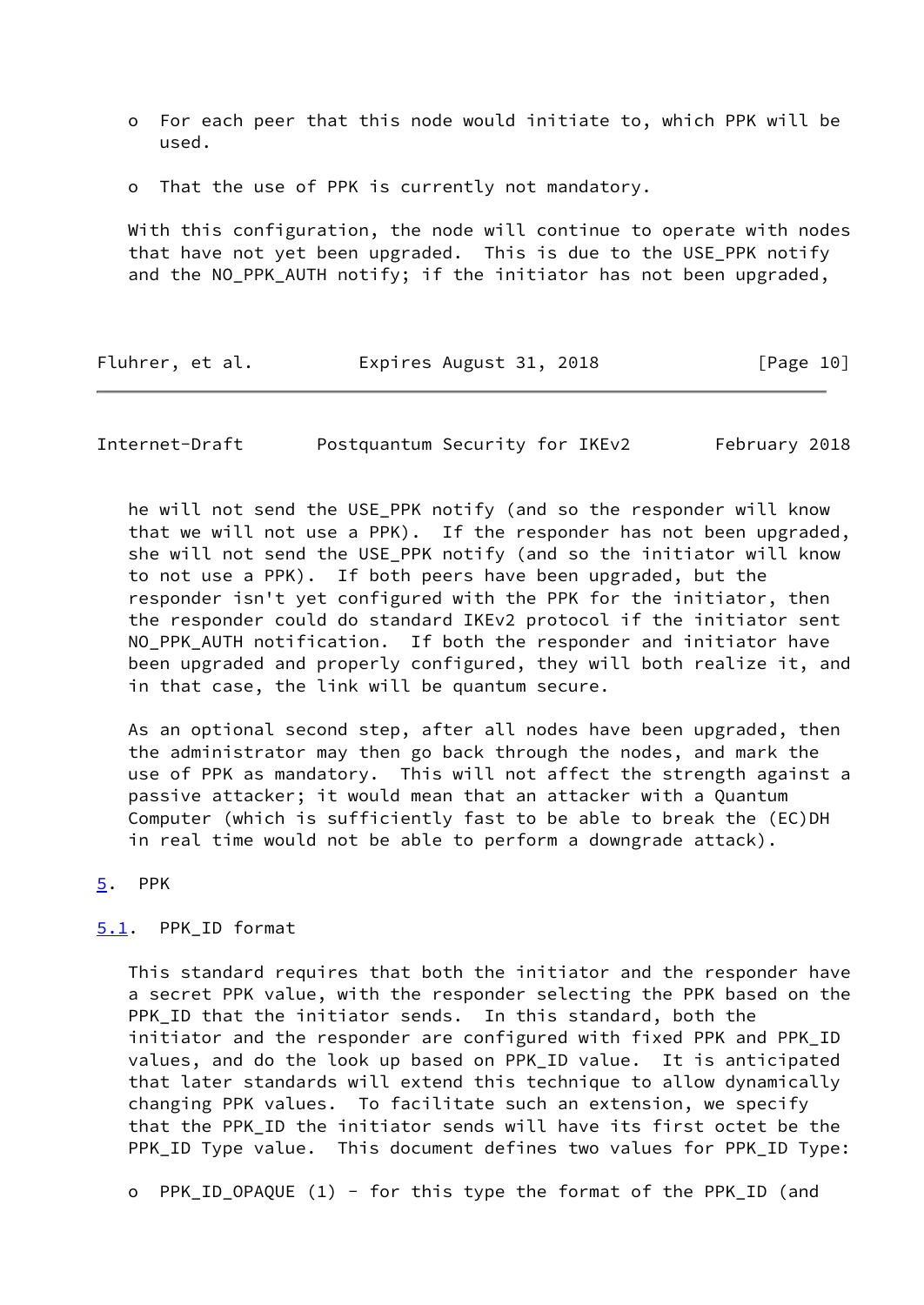the PPK itself) is not specified by this document; it is assumed to be mutually intelligible by both by initiator and the responder. This PPK\_ID type is intended for those implementations that choose not to disclose the type of PPK to active attackers.

o PPK ID FIXED (2) - in this case the format of the PPK ID and the PPK are fixed octet strings; the remaining bytes of the PPK ID are a configured value. We assume that there is a fixed mapping between PPK\_ID and PPK, which is configured locally to both the initiator and the responder. The responder can use to do a look up the passed PPK\_ID value to determine the corresponding PPK value. Not all implementations are able to configure arbitrary octet strings; to improve the potential interoperability, it is recommended that, in the PPK\_ID\_FIXED case, both the PPK and the PPK\_ID strings be limited to the base64 character set, namely the 64 characters  $0-9$ ,  $A-Z$ ,  $a-z$ ,  $+$  and  $/$ .

| Fluhrer, et al. | Expires August 31, 2018 | [Page 11] |
|-----------------|-------------------------|-----------|
|-----------------|-------------------------|-----------|

<span id="page-12-1"></span>

| Internet-Draft | Postquantum Security for IKEv2 |  | February 2018 |
|----------------|--------------------------------|--|---------------|
|                |                                |  |               |

The PPK ID type value 0 is reserved; values 3-127 are reserved for IANA; values 128-255 are for private use among mutually consenting parties.

#### <span id="page-12-0"></span>[5.2](#page-12-0). Operational Considerations

 The need to maintain several independent sets of security credentials can significantly complicate security administrators job, and can potentially slow down widespread adoption of this solution. It is anticipated, that administrators will try to simplify their job by decreasing the number of credentials they need to maintain. This section describes some of the considerations for PPK management.

## <span id="page-12-2"></span>[5.2.1](#page-12-2). PPK Distribution

 PPK\_IDs of the type PPK\_ID\_FIXED (and the corresponding PPKs) are assumed to be configured within the IKE device in an out-of-band fashion. While the method of distribution is a local matter and out of scope of this document or IKEv2, [\[RFC6030](https://datatracker.ietf.org/doc/pdf/rfc6030)] describes a format for symmetric key exchange. That format could be reused with the Key Id field being the PPK\_ID (without the PPK\_ID Type octet for a PPK\_ID\_FIXED), the PPK being the secret, and the algorithm ("Algorithm=urn:ietf:params:xml:ns:keyprov:pskc:pin") as PIN.

<span id="page-12-3"></span>[5.2.2](#page-12-3). Group PPK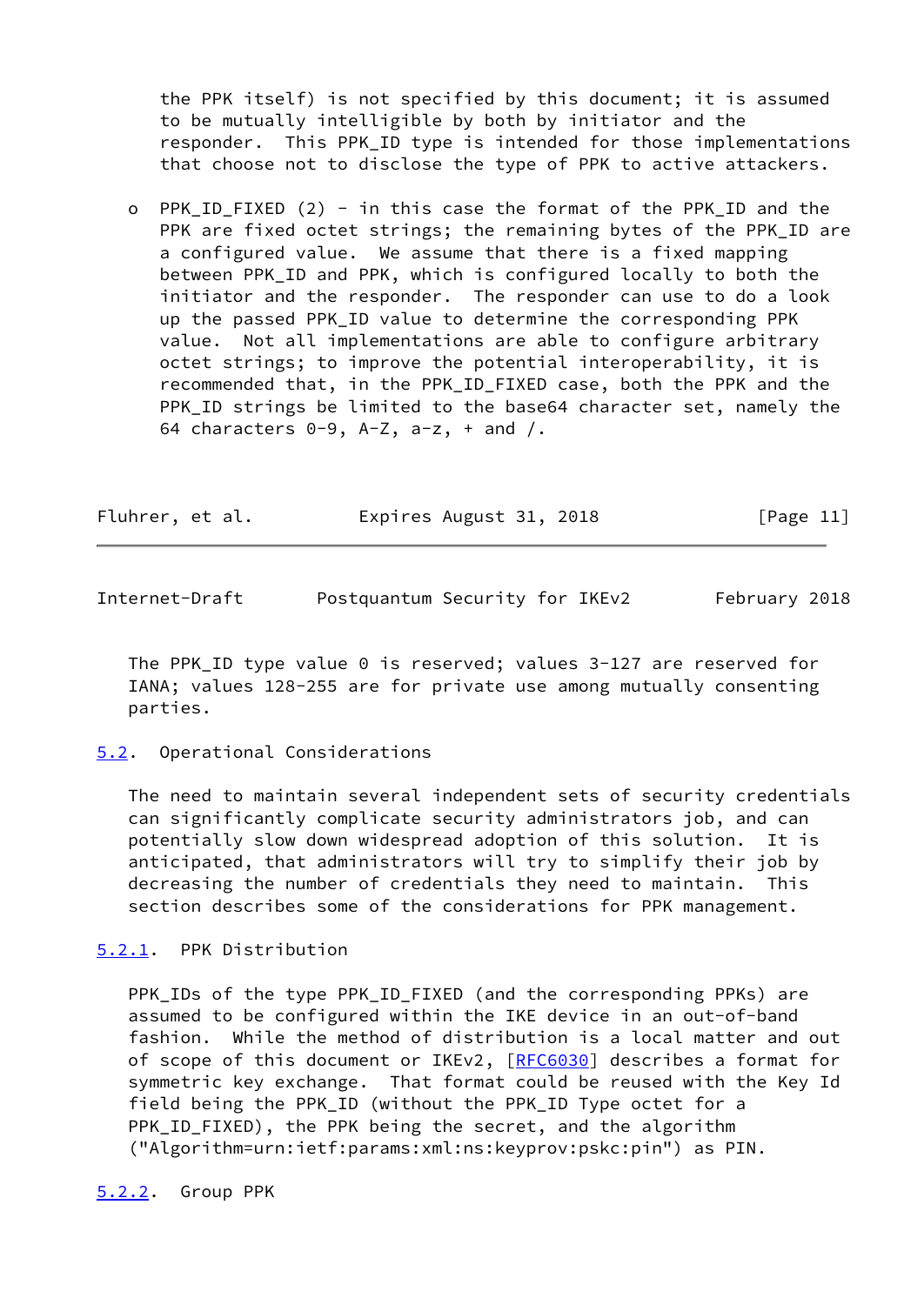This document doesn't explicitly require that PPK is unique for each pair of peers. If it is the case, then this solution provides full peer authentication, but it also means that each host must have that many independent PPKs, how many peers it is going to communicate with. As the number of hosts grows this will scale badly.

 Even though it is NOT RECOMMENDED, it is possible to use a single PPK for a group of users. Since each peer uses classical public key cryptography in addition to PPK for key exchange and authentication, members of the group can neither impersonate each other nor read other's traffic, unless they use Quantum Computers to break public key operations.

 Although it's probably safe to use group PPK in short term, the fact, that the PPK is known to a (potentially large) group of users makes it more susceptible to theft. If an attacker equipped with a Quantum Computer got access to a group PPK, then all the communications inside the group are revealed.

| Fluhrer, et al. | Expires August 31, 2018 | [Page 12] |
|-----------------|-------------------------|-----------|
|-----------------|-------------------------|-----------|

<span id="page-13-1"></span>Internet-Draft Postquantum Security for IKEv2 February 2018

# <span id="page-13-0"></span>[5.2.3](#page-13-0). PPK-only Authentication

 If Quantum Computers become a reality, classical public key cryptography will provide little security, so administrators may find it attractive not to use it at all for authentication. This will reduce the number of credentials they need to maintain to PPKs only. Combining group PPK and PPK-only authentication is NOT RECOMMENDED, since in this case any member of the group can impersonate any other member even without help of Quantum Computers.

 PPK-only authentication can be achieved in IKEv2 if NULL Authentication method [[RFC7619](https://datatracker.ietf.org/doc/pdf/rfc7619)] is employed. Without PPK the NULL Authentication method provides no authentication of the peers, however since a PPK is stirred into the SK\_pi and the SK\_pr, the peers become authenticated if a PPK is in use. Using PPKs MUST be mandatory for the peers if they advertise support for PPK in IKE\_SA\_INIT and use NULL Authentication. Addtionally, since the peers are authenticated via PPK, the ID Type in the IDi/IDr payloads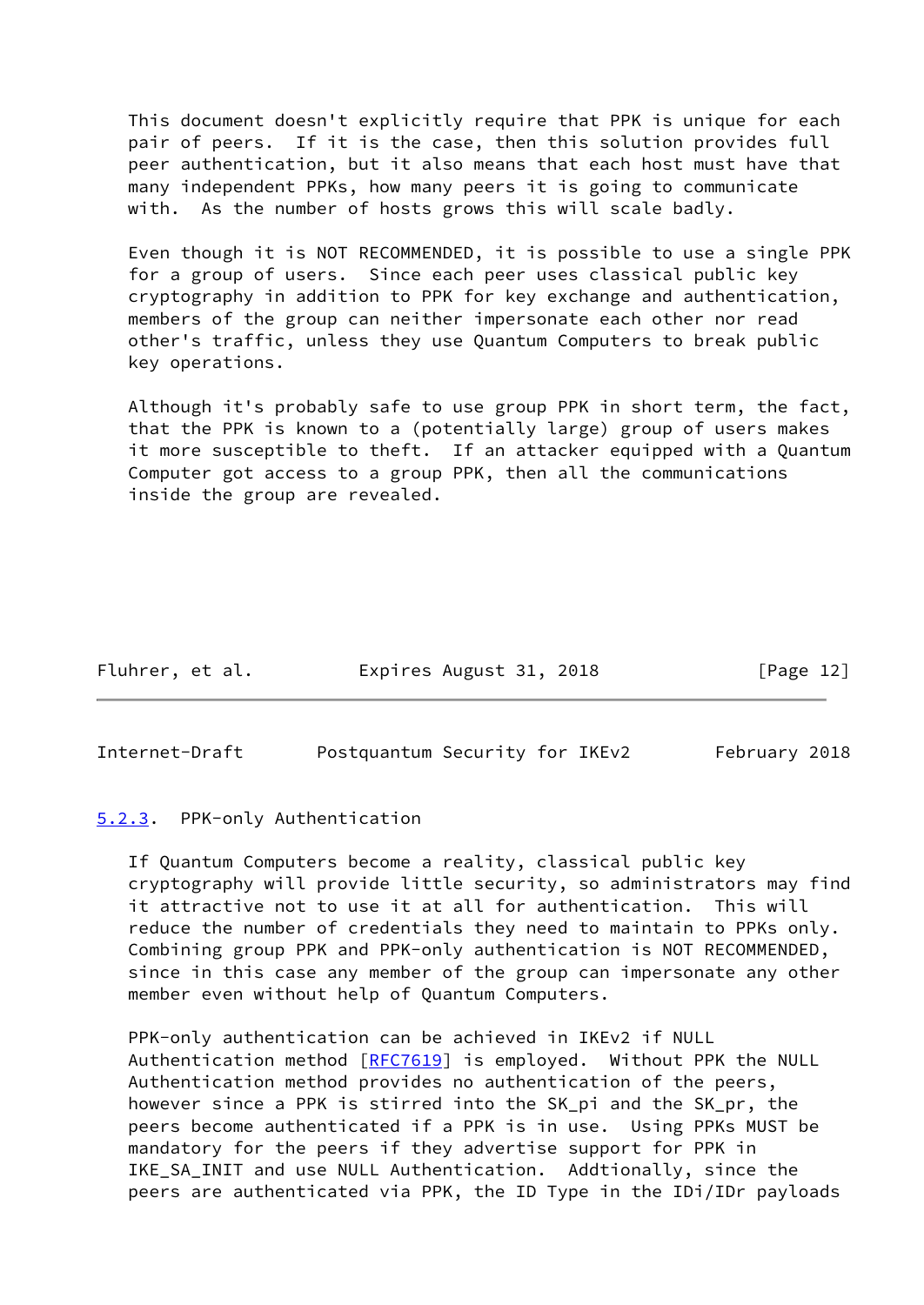SHOULD NOT be ID\_NULL, despite using NULL Authentication method.

<span id="page-14-0"></span>[6](#page-14-0). Security Considerations

 Quantum computers are able to perform Grover's algorithm; that effectively halves the size of a symmetric key. Because of this, the user SHOULD ensure that the postquantum preshared key used has at least 256 bits of entropy, in order to provide a 128-bit security level.

 With this protocol, the computed SK\_d is a function of the PPK, and assuming that the PPK has sufficient entropy (for example, at least 2^256 possible values), then even if an attacker was able to recover the rest of the inputs to the prf function, it would be infeasible to use Grover's algorithm with a Quantum Computer to recover the SK\_d value. Similarly, every child SA key is a function of SK\_d, hence all the keys for all the child SAs are also quantum resistant (assuming that the PPK was high entropy and secret, and that all the subkeys are sufficiently long).

 Although this protocol preserves all the security properties of IKEv2 against adversaries with conventional computers, it allows an adversary with a Quantum Computer to decrypt all traffic encrypted with the initial IKE SA. In particular, it allows the adversary to recover the identities of both sides. If there is IKE traffic other than the identities that need to be protected against such an adversary, implementations MAY rekey the initial IKE SA immediately after negotiating it to generate a new SKEYSEED from the postquantum SK\_d. This would reduce the amount of data available to an attacker with a Quantum Computer.

Fluhrer, et al. **Expires August 31, 2018** [Page 13]

Internet-Draft Postquantum Security for IKEv2 February 2018

 Alternatively, an initial IKE SA (which is used to exchange identities) can take place, perhaps by using the protocol documented in [[RFC6023\]](https://datatracker.ietf.org/doc/pdf/rfc6023). After the childless IKE SA is created, implementations would immediately create a new IKE SA (which is used to exchange everything else) by using a rekey mechanism for IKE SAs. Because the rekeyed IKE SA keys are a function of SK\_d, which is a function of the PPK (among other things), traffic protected by that IKE SA is secure against Quantum capable adversaries.

 If some sensitive information (like keys) is to be transferred over IKE SA, then implementations MUST rekey the initial IKE SA before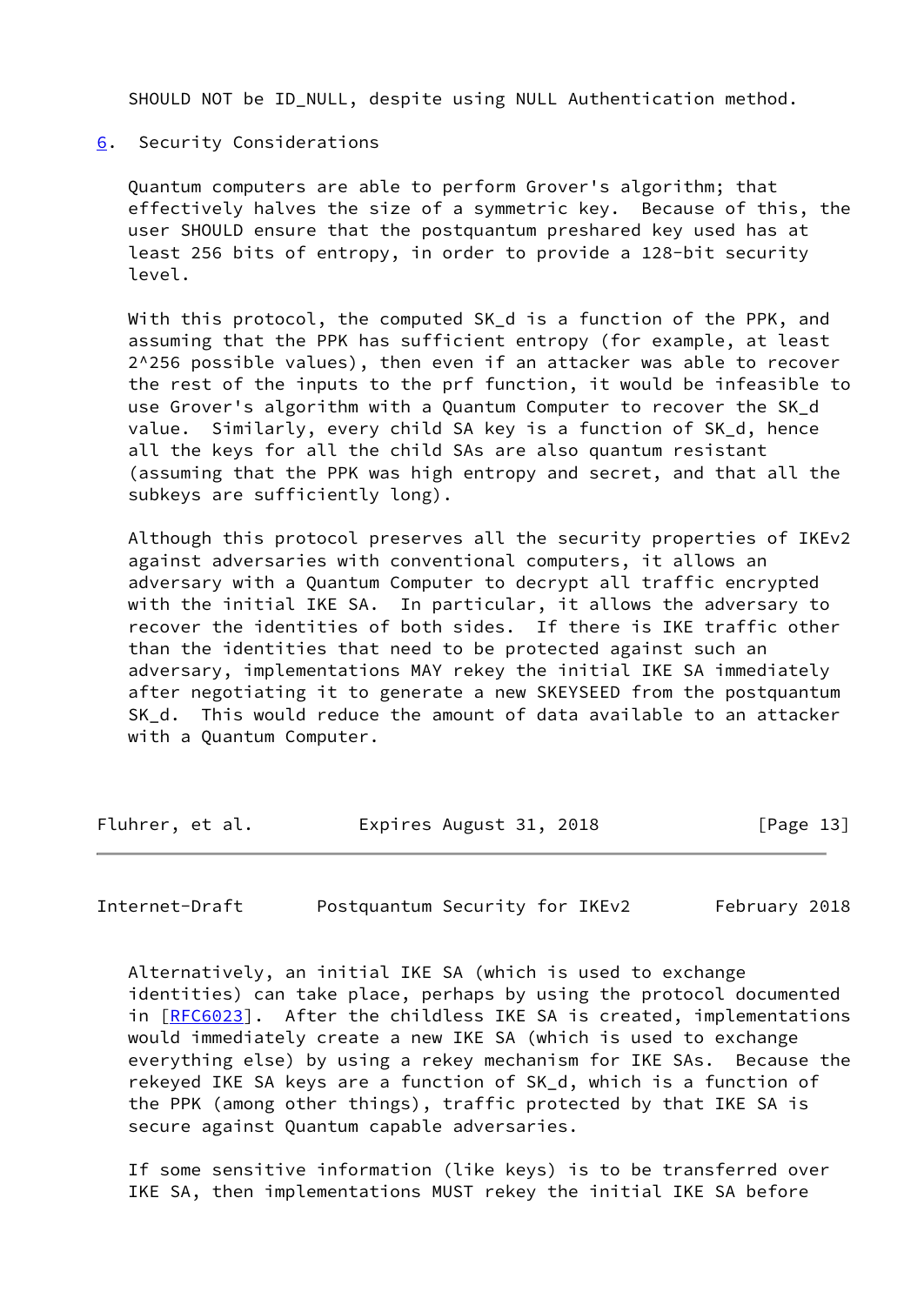sending this information to get protection against Quantum Computers.

 In addition, the policy SHOULD be set to negotiate only quantum resistant symmetric algorithms; while this RFC doesn't claim to give advise as to what algorithms are secure (as that may change based on future cryptographical results), below is a list of defined IKEv2 and IPsec algorithms that should NOT be used, as they are known not to be quantum resistant

- o Any IKEv2 Encryption algorithm, PRF or Integrity algorithm with key size less than 256 bits.
- o Any ESP Transform with key size less than 256 bits.
- o PRF\_AES128\_XCBC and PRF\_AES128\_CBC; even though they are defined to be able to use an arbitrary key size, they convert it into a 128-bit key internally.

 [Section 3](#page-5-1) requires the initiator to abort the initial exchange if using PPKs is mandatory for it, but the responder didn't include the USE\_PPK notification in the response. In this situation when the initiator aborts negotiation he leaves half-open IKE SA on the responder (because IKE\_SA\_INIT completes successfully from responder's point of view). This half-open SA will eventually expire and be deleted, but if the initiator continues its attempts to create IKE SA with a high enough rate, then the responder may consider it as a Denial-of-Service attack and take some measures (see [\[RFC8019](https://datatracker.ietf.org/doc/pdf/rfc8019)] for more detail). It is RECOMMENDED that implementations in this situation cache the negative result of negotiation for some time and don't make attempts to create it again for some time, because this is a result of misconfiguration and probably some re-configuration of the peers is needed.

 If using PPKs is optional for both peers and they authenticate themselves using digital signatures, then an attacker in between, equipped with a Quantum Computer capable of breaking public key operations in real time, is able to mount downgrade attack by

| Fluhrer, et al. | Expires August 31, 2018 | [Page 14] |
|-----------------|-------------------------|-----------|
|-----------------|-------------------------|-----------|

<span id="page-15-0"></span>Internet-Draft Postquantum Security for IKEv2 February 2018

 removing USE\_PPK notification from the IKE\_SA\_INIT and forging digital signatures in the subsequent exchange. If using PPKs is mandatory for at least one of the peers or PSK is used for authentication, then the attack will be detected and the SA won't be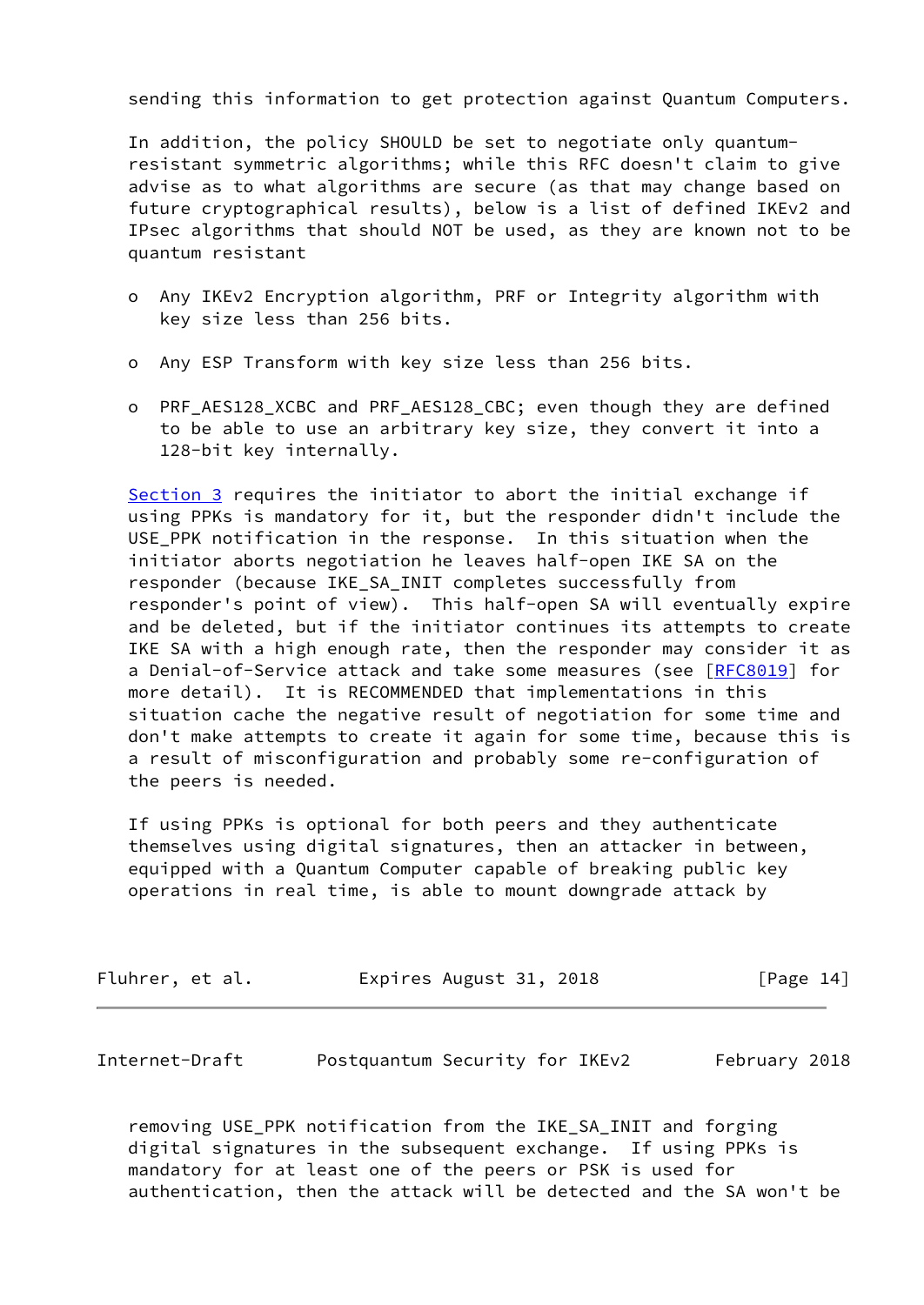created.

 If using PPKs is mandatory for the initiator, then an attacker capable to eavesdrop and to inject packets into the network can prevent creating IKE SA by mounting the following attack. The attacker intercepts the the initial request containing the USE\_PPK notification and injects the forget response containing no USE\_PPK. If the attacker manages to inject this packet before the responder sends a genuine response, then the initiator would abort the exchange. To thwart this kind of attack it is RECOMMENDED, that if using PPKs is mandatory for the initiator and the received response doesn't contain the USE\_PPK notification, then the initiator doesn't abort exchange immediately, but instead waits some time for more responses (possibly retransmitting the request). If all the received responses contain no USE\_PPK, then the exchange is aborted.

<span id="page-16-0"></span>[7](#page-16-0). IANA Considerations

 This document defines three new Notify Message Types in the "Notify Message Types - Status Types" registry:

| 16435 | USE PPK      |
|-------|--------------|
| 16436 | PPK IDENTITY |
| 16437 | NO PPK AUTH  |

 This document also creates a new IANA registry for the PPK\_ID types. The initial values of this registry are:

| PPK_ID Type              | Value         |
|--------------------------|---------------|
|                          |               |
| Reserved                 | 0             |
| PPK_ID_OPAQUE            | 1.            |
| PPK ID FIXED             | $\mathcal{P}$ |
| Unassigned               | $3 - 127$     |
| Reserved for private use | $128 - 255$   |

 Changes and additions to this registry are by Expert Review  $[RFC5226]$  $[RFC5226]$ .

## <span id="page-16-1"></span>[8](#page-16-1). References

Fluhrer, et al. **Expires August 31, 2018** [Page 15]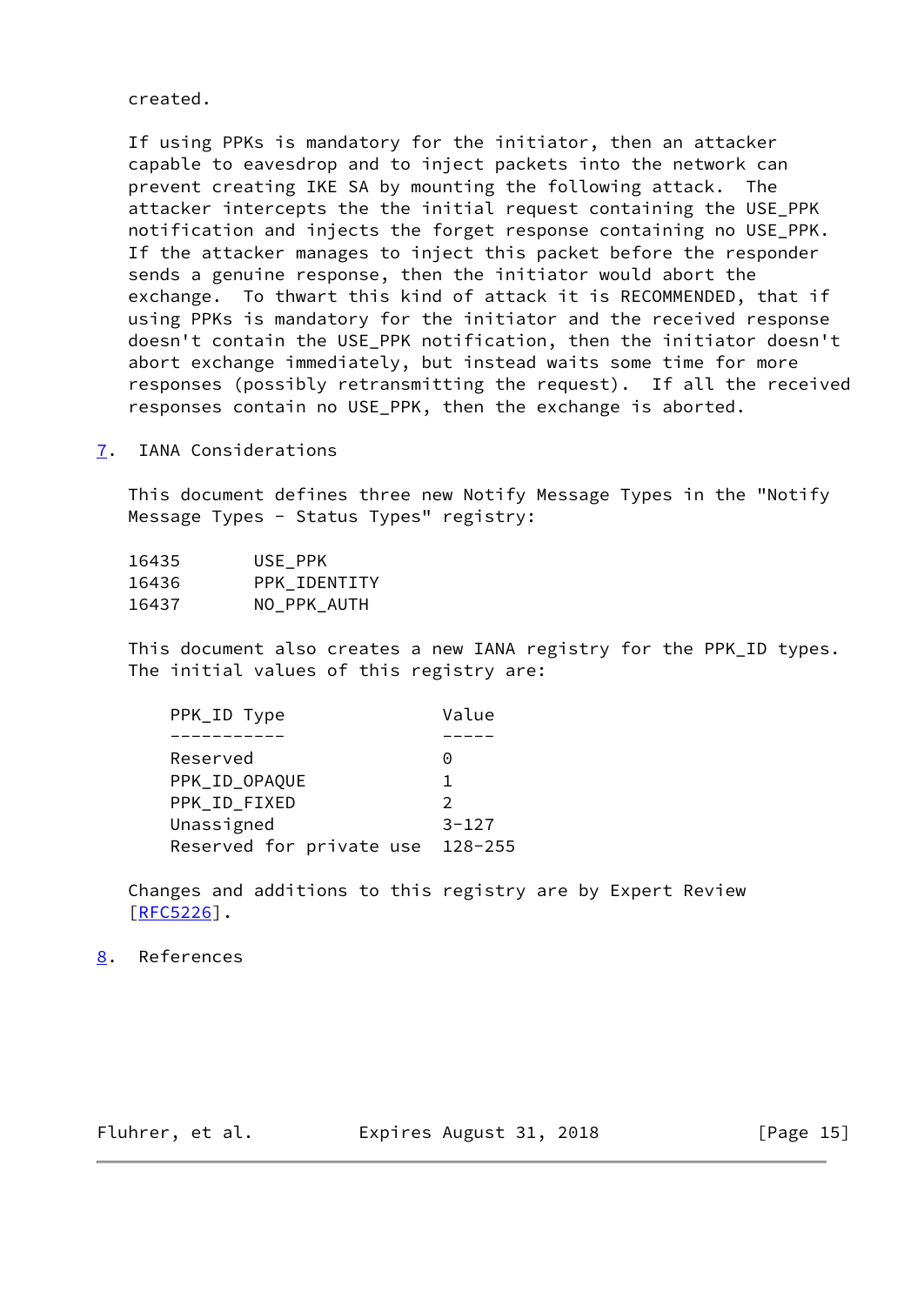<span id="page-17-1"></span>Internet-Draft Postquantum Security for IKEv2 February 2018

- <span id="page-17-0"></span>[8.1](#page-17-0). Normative References
	- [RFC2119] Bradner, S., "Key words for use in RFCs to Indicate Requirement Levels", [BCP 14](https://datatracker.ietf.org/doc/pdf/bcp14), [RFC 2119](https://datatracker.ietf.org/doc/pdf/rfc2119), DOI 10.17487/RFC2119, March 1997, <[https://www.rfc-editor.org/info/rfc2119>](https://www.rfc-editor.org/info/rfc2119).
	- [RFC7296] Kaufman, C., Hoffman, P., Nir, Y., Eronen, P., and T. Kivinen, "Internet Key Exchange Protocol Version 2 (IKEv2)", STD 79, [RFC 7296](https://datatracker.ietf.org/doc/pdf/rfc7296), DOI 10.17487/RFC7296, October 2014, [<https://www.rfc-editor.org/info/rfc7296](https://www.rfc-editor.org/info/rfc7296)>.
- <span id="page-17-3"></span><span id="page-17-2"></span>[8.2](#page-17-2). Informational References
	- [I-D.hoffman-c2pq]

 Hoffman, P., "The Transition from Classical to Post Quantum Cryptography", [draft-hoffman-c2pq-02](https://datatracker.ietf.org/doc/pdf/draft-hoffman-c2pq-02) (work in progress), August 2017.

<span id="page-17-4"></span>[IKEV2-IANA-PRFS]

 "Internet Key Exchange Version 2 (IKEv2) Parameters, Transform Type 2 - Pseudorandom Function Transform IDs", <[https://www.iana.org/assignments/ikev2-parameters/](https://www.iana.org/assignments/ikev2-parameters/ikev2-parameters.xhtml#ikev2-parameters-6) [ikev2-parameters.xhtml#ikev2-parameters-6>](https://www.iana.org/assignments/ikev2-parameters/ikev2-parameters.xhtml#ikev2-parameters-6).

- [RFC2409] Harkins, D. and D. Carrel, "The Internet Key Exchange (IKE)", [RFC 2409,](https://datatracker.ietf.org/doc/pdf/rfc2409) DOI 10.17487/RFC2409, November 1998, <[https://www.rfc-editor.org/info/rfc2409>](https://www.rfc-editor.org/info/rfc2409).
- [RFC5226] Narten, T. and H. Alvestrand, "Guidelines for Writing an IANA Considerations Section in RFCs", [RFC 5226](https://datatracker.ietf.org/doc/pdf/rfc5226), DOI 10.17487/RFC5226, May 2008, <[https://www.rfc-editor.org/info/rfc5226>](https://www.rfc-editor.org/info/rfc5226).
- [RFC6023] Nir, Y., Tschofenig, H., Deng, H., and R. Singh, "A Childless Initiation of the Internet Key Exchange Version 2 (IKEv2) Security Association (SA)", [RFC 6023](https://datatracker.ietf.org/doc/pdf/rfc6023), DOI 10.17487/RFC6023, October 2010, <[https://www.rfc-editor.org/info/rfc6023>](https://www.rfc-editor.org/info/rfc6023).
- [RFC6030] Hoyer, P., Pei, M., and S. Machani, "Portable Symmetric Key Container (PSKC)", [RFC 6030](https://datatracker.ietf.org/doc/pdf/rfc6030), DOI 10.17487/RFC6030, October 2010, [<https://www.rfc-editor.org/info/rfc6030](https://www.rfc-editor.org/info/rfc6030)>.
- [RFC7619] Smyslov, V. and P. Wouters, "The NULL Authentication Method in the Internet Key Exchange Protocol Version 2 (IKEv2)", [RFC 7619](https://datatracker.ietf.org/doc/pdf/rfc7619), DOI 10.17487/RFC7619, August 2015,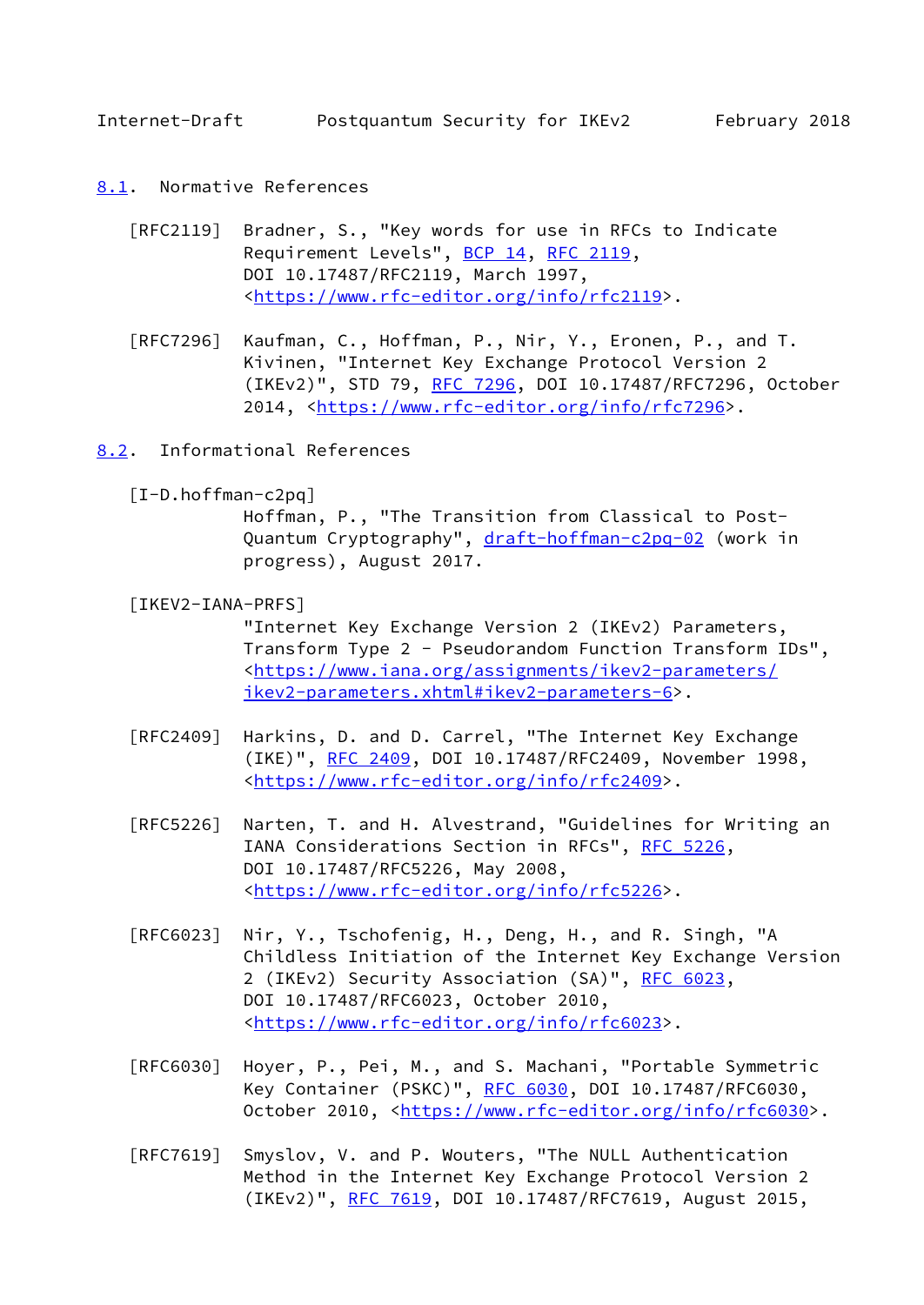<[https://www.rfc-editor.org/info/rfc7619>](https://www.rfc-editor.org/info/rfc7619).

Fluhrer, et al. Expires August 31, 2018 [Page 16]

<span id="page-18-1"></span>

| Internet-Draft | Postquantum Security for IKEv2 |  | February 2018 |  |
|----------------|--------------------------------|--|---------------|--|
|                |                                |  |               |  |

 [RFC8019] Nir, Y. and V. Smyslov, "Protecting Internet Key Exchange Protocol Version 2 (IKEv2) Implementations from Distributed Denial-of-Service Attacks", [RFC 8019,](https://datatracker.ietf.org/doc/pdf/rfc8019) DOI 10.17487/RFC8019, November 2016, <[https://www.rfc-editor.org/info/rfc8019>](https://www.rfc-editor.org/info/rfc8019).

<span id="page-18-0"></span>[Appendix A.](#page-18-0) Discussion and Rationale

 The idea behind this document is that while a Quantum Computer can easily reconstruct the shared secret of an (EC)DH exchange, they cannot as easily recover a secret from a symmetric exchange. This makes the SK\_d, and hence the IPsec KEYMAT and any child SA's SKEYSEED, depend on both the symmetric PPK, and also the Diffie- Hellman exchange. If we assume that the attacker knows everything except the PPK during the key exchange, and there are 2^n plausible PPKs, then a Quantum Computer (using Grover's algorithm) would take  $O(2^{N(n/2)})$  time to recover the PPK. So, even if the (EC)DH can be trivially solved, the attacker still can't recover any key material (except for the SK\_ei, SK\_er, SK\_ai, SK\_ar values for the initial IKE exchange) unless they can find the PPK, which is too difficult if the PPK has enough entropy (for example, 256 bits). Note that we do allow an attacker with a Quantum Computer to rederive the keying material for the initial IKE SA; this was a compromise to allow the responder to select the correct PPK quickly.

 Another goal of this protocol is to minimize the number of changes within the IKEv2 protocol, and in particular, within the cryptography of IKEv2. By limiting our changes to notifications, and adjusting the SK\_d, SK\_pi, SK\_pr, it is hoped that this would be implementable, even on systems that perform much of the IKEv2 processing is in hardware.

 A third goal was to be friendly to incremental deployment in operational networks, for which we might not want to have a global shared key or quantum resistant IKEv2 is rolled out incrementally. This is why we specifically try to allow the PPK to be dependent on the peer, and why we allow the PPK to be configured as optional.

 A fourth goal was to avoid violating any of the security goals of IKEv2.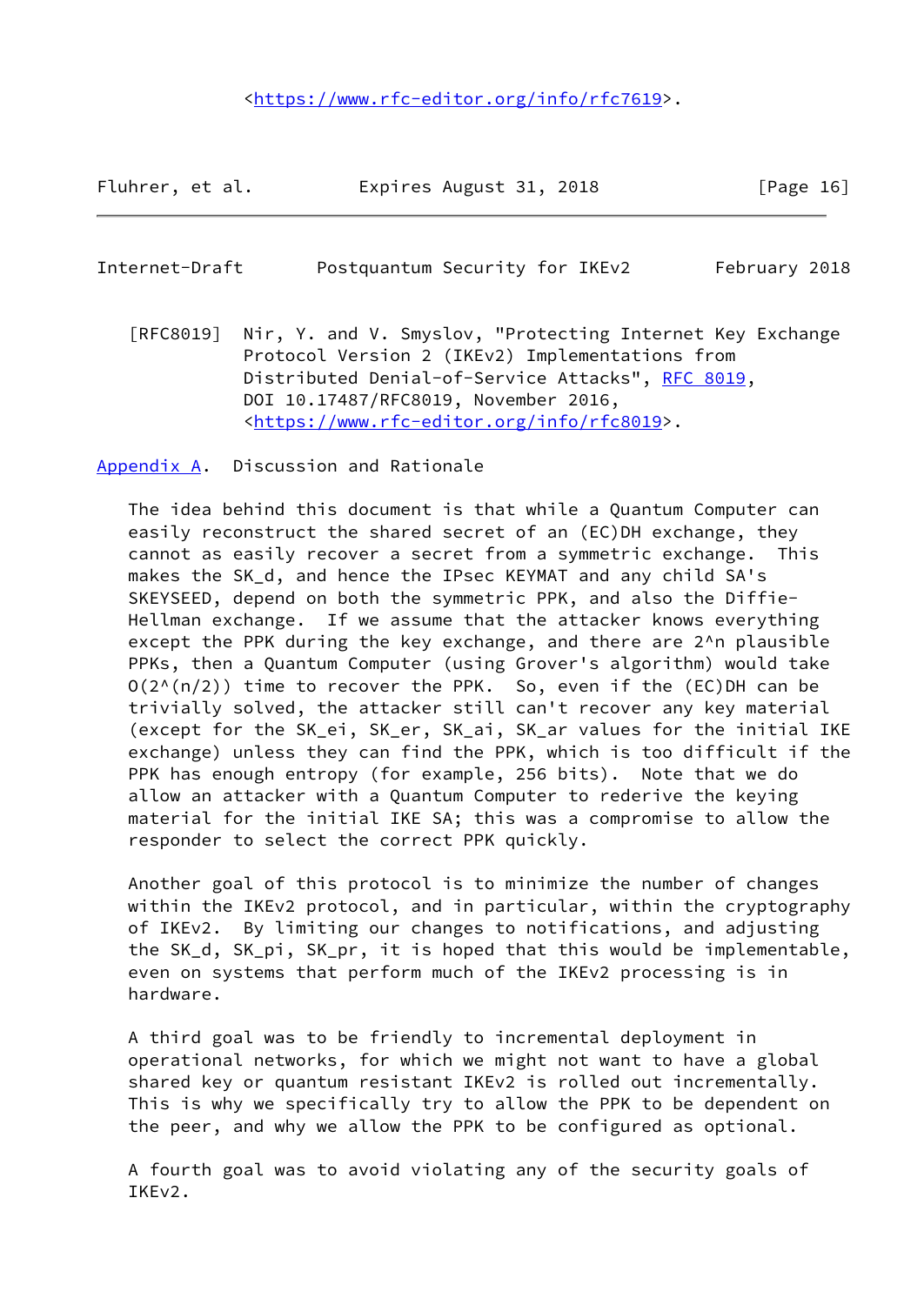# <span id="page-19-0"></span>[Appendix B.](#page-19-0) Acknowledgements

 We would like to thank Tero Kivinen, Paul Wouters, Graham Bartlett and the rest of the IPSecME Working Group for their feedback and suggestions for the scheme.

<span id="page-19-1"></span>

| Fluhrer, et al. |                                                | Expires August 31, 2018        | [Page $17$ ]  |
|-----------------|------------------------------------------------|--------------------------------|---------------|
| Internet-Draft  |                                                | Postquantum Security for IKEv2 | February 2018 |
|                 | Authors' Addresses                             |                                |               |
|                 | Scott Fluhrer<br>Cisco Systems                 |                                |               |
|                 |                                                | Email: sfluhrer@cisco.com      |               |
|                 | David McGrew<br>Cisco Systems                  |                                |               |
|                 |                                                | Email: mcgrew@cisco.com        |               |
|                 | Panos Kampanakis<br>Cisco Systems              |                                |               |
|                 |                                                | Email: pkampana@cisco.com      |               |
| ELVIS-PLUS      | Valery Smyslov                                 |                                |               |
|                 | Phone: +7 495 276 0211<br>Email: svan@elvis.ru |                                |               |